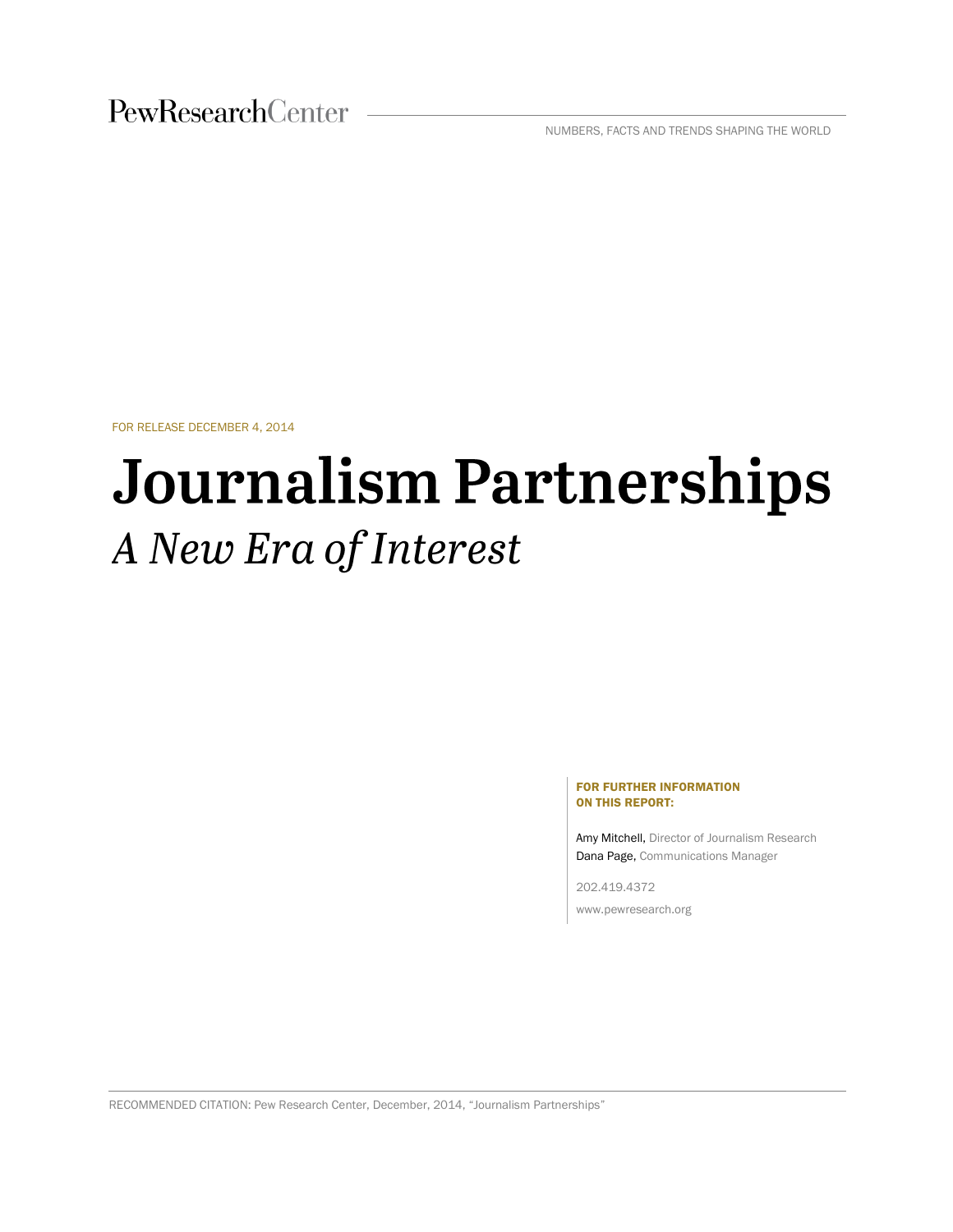# About This Report

This report examines five case studies of existing journalism partnerships to understand how they came to be and how they are ultimately serving both the producers and the public.

This report was written by [Rick Edmonds,](http://about.poynter.org/about-us/our-people/rick-edmonds) media business analyst for The Poynter Institute and consultant to Pew Research Center and Amy Mitchell, Pew Research Center's director of journalism research. Special thanks to Jan Schaffer, executive director of the J-Lab at American University, and Sue Cross, former senior vice president of the Associated Press. Both contributed to an overview of the current state of news partnerships but are not quoted directly in the report.

The report is a collaborative effort based on the input and analysis of the following individuals. Find related reports online at [pewresearch.org/journalism.](http://www.journalism.org/)

Rick Edmonds, *Media Business Analyst, Poynter Institute* Amy Mitchell, *Director of Journalism Research* Joanna Brenner, *Digital Producer* Margaret Porteus, *Information Graphics Designer* Elisa Shearer, *Research Assistant, Journalism*

### About Pew Research Center

Pew Research Center is a nonpartisan fact tank that informs the public about the issues, attitudes and trends shaping America and the world. It does not take policy positions. It conducts public opinion polling, demographic research, media content analysis and other empirical social science research. The center studies U.S. politics and policy views; media and journalism; internet and technology; religion and public life; Hispanic trends; global attitudes and U.S. social and demographic trends. All of the center's reports are available at [www.pewresearch.org.](http://www.pewresearch.org/) Pew Research Center is a subsidiary of The Pew Charitable Trusts.

Michael Dimock, *President* Elizabeth Mueller Gross, *Vice President* Robyn Tomlin, *Chief Digital Officer* Andrew Kohut, *Founding Director*

© Pew Research Center 2014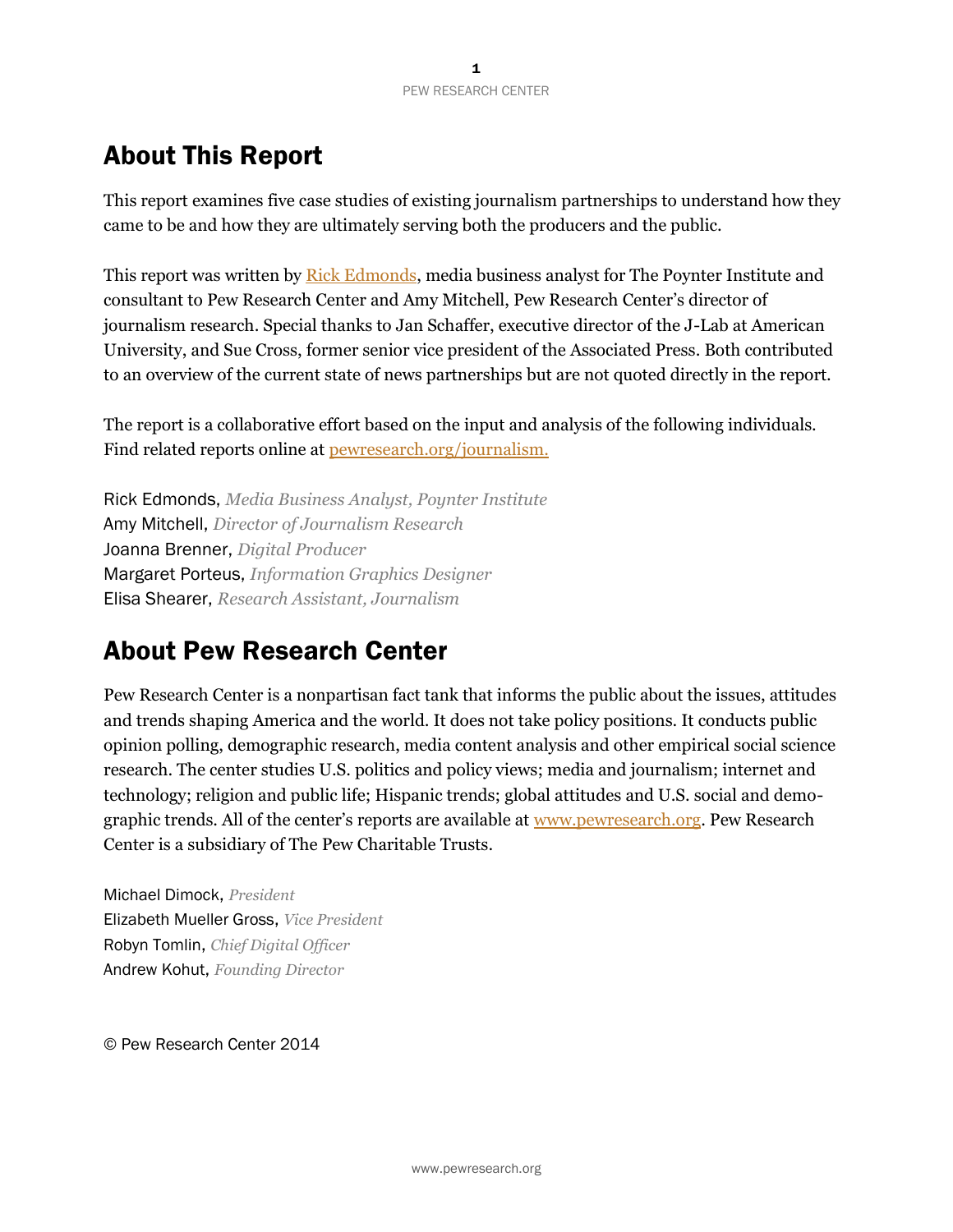One recurring theme in the Pew Research Center's journalism research over the last two years has been that of newsroom collaborations. In its examinations of [nonprofit news outlets,](http://www.journalism.org/2013/06/10/nonprofit-journalism/) newspaper [innovations,](http://www.stateofthemedia.org/2013/newspapers-stabilizing-but-still-threatened/) [statehouse reporting](http://www.journalism.org/2014/07/10/americas-shifting-statehouse-press/) and [digital startups,](http://www.journalism.org/2014/03/26/the-growth-in-digital-reporting/) The center has encountered news providers teaming up in new ways. Legacy media outlets are looking more than ever for ways to augment what they can produce with a depleted staff, and news startups are eager to place their work before a wider audience and figure out roads to sustainability.

Jim Brady, immediate past president of the Online News Association and a seasoned digital and newspaper executive, puts the case for collaboration succinctly. "This is a time when journalists need to huddle together for warmth."

What these collaborations mean for the public—at least in theory—is broader and deeper news coverage, more easily accessed or discovered. What they mean for news organizations is depending on one's place at the table—a more diverse mix of content to offer, broader reach and more scalable reporting.

But content collaborations are not easy. The Pew Research Center's conversations with various players in the news space speak to a range of structures and levels of success—and to a sense from many of interest but uncertainty as to what works and what proves most challenging. Thus we thought it would be helpful to closely examine a handful of existing arrangements, delving into the detail of how various sharing arrangements are structured, how they came into being and how they are ultimately serving both the producers and the public.

Detailed below are five such cases which offer a mix of sharing structures, of players and of levels of success.

#### Our examples include:

- A durable and simple partnering of a non-profit providing topic-specific coverage for a local paper and its website. (*Charlottesville Tomorrow and the Daily Progress*)
- How a well-managed non-profit with a strong investigative focus became the news department of its local PBS operation. (*I-News Network, Rocky Mountain PBS and KUSA-TV*)
- Why former rivals in a competitive state market now share front page stories. (*The Texas Front-Page Exchange*)
- A case with high collaboration potential stalled by financial and other challenges faced by both non-profit partners. (*The Lens (New Orleans) and WWNO Public Radio*)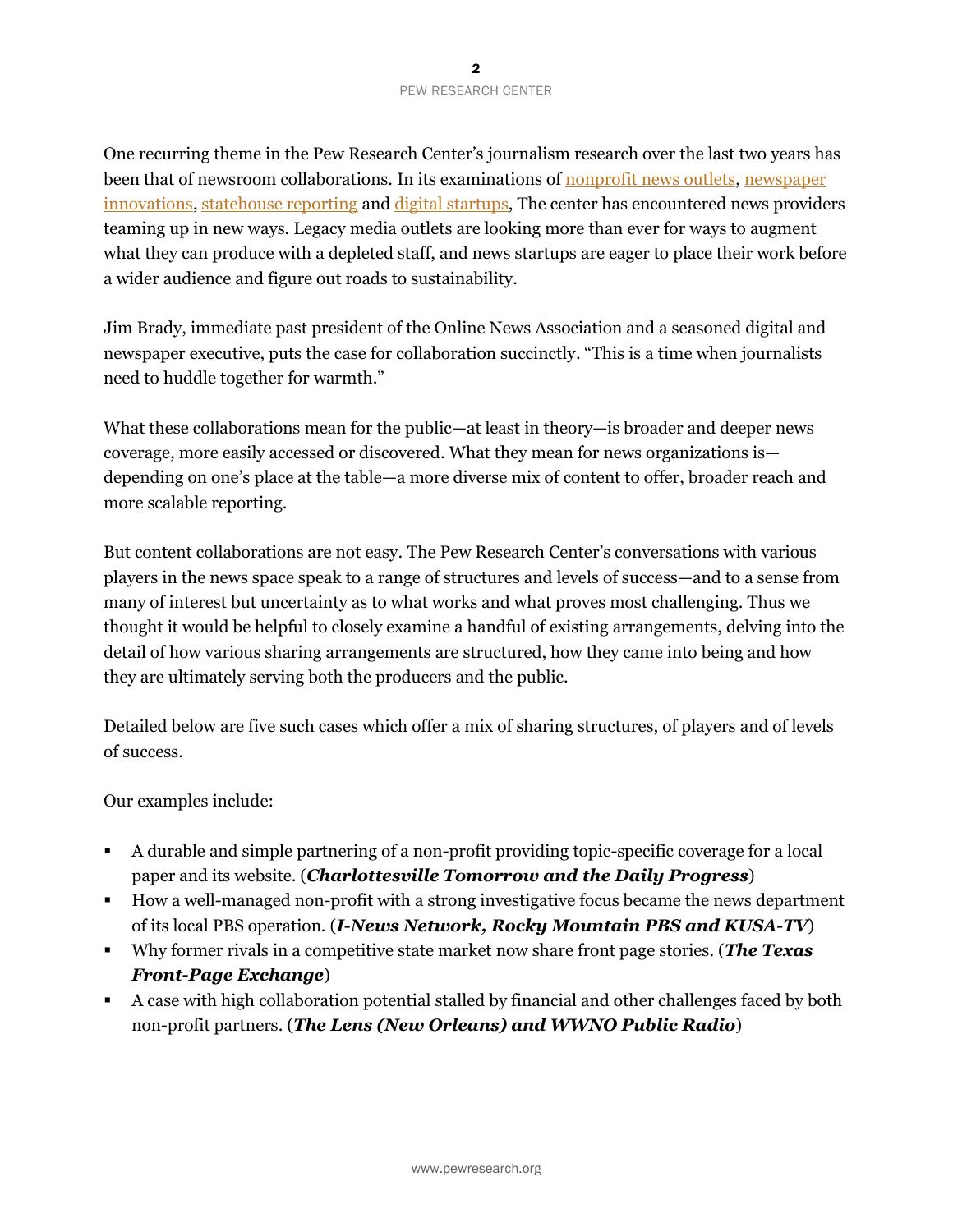Two newspapers, several thousand miles apart, joining forces for a one-off investigative project in which each brought something significant to the table. (*The Toronto Star and El Nuevo Herald* )

These five cases certainly don't touch on every possibility, but they do speak to forces that bring two outlets together, key elements in making collaborations work and the challenges of sustaining them. A few of the major takeaways:

- 1. **Economics were and still are the driver for these partnerships.** Precipitous advertising losses at newspapers and the deep newsroom cuts that followed kicked the partnership movement into gear in 2008 and 2009. As the worst of the emergency passed, energy turned elsewhere. Less successful collaborations were phased out, and some firstwave non-profits failed. However, continued revenue losses and pinched resources are encouraging a second look at opportunities for partnering. Broadcasters (commercial and public), have also become attuned to the business case for adding good content originated elsewhere.
- 2. **Paradoxically, often little if any money changes hands.** In that way, the arrangement stays simple. Deals can be sealed with a handshake, and there are often no rigid expectations of how frequently stories are exchanged. If there are clear benefits for both sides, that may be all it takes. Put another way, with a small commitment of editing resources, legacy media pick up valuable coverage such as investigative projects or indepth beat coverage that they cannot afford on their own.
- 3. **Things can easily go wrong.** While this report mostly profiles successes, many such efforts do not make it. Execution can be high maintenance, and a promising initiative may get shelved if foundation start-up funding stops or those committed to the collaboration change jobs. One Knight-funded grant series to pilot eight collaborations between news outlets and community contributors had only one active participant when the seed money ran out.
- 4. **Imaginative ad hoc partnering may be the next wave.** The wired, distributed nature of the web makes it easy to create collaborations around shared communities of interest—topic-by-topic or even story-by-story. That strategy makes sense, for instance, for coverage of "valley fever," a debilitating fungal disease that is on the rise in California's Central Valley and parts of Utah, Arizona and New Mexico (but unknown east of the Mississippi). Or the local environmental impact of fracking—a big issue in some states yet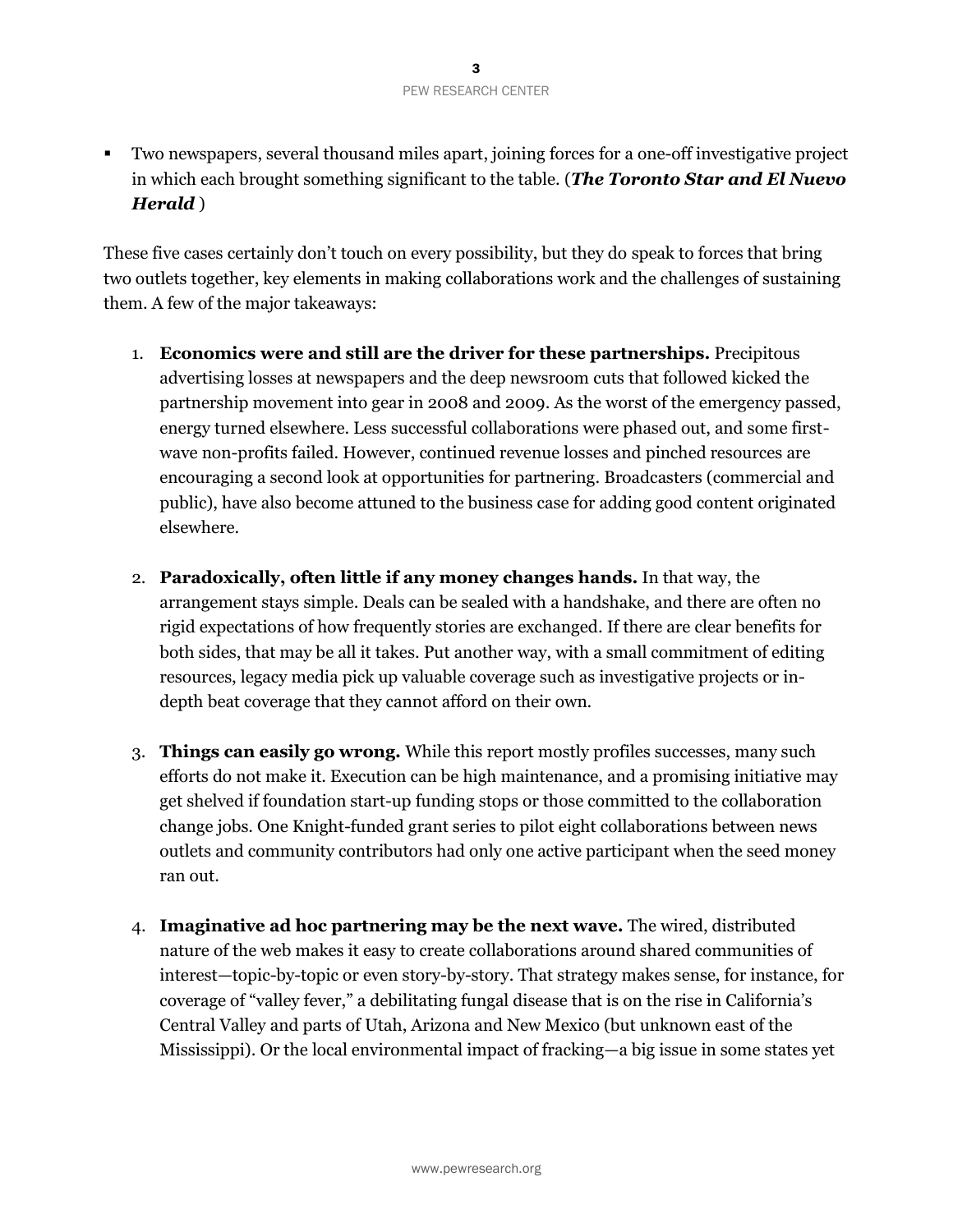not so immediate in others. The borders of local news no longer stop at the city or even the state line.

- 5. **Oddly, though digital disruption and competition is the change agent, digital partnering may be secondary.** Incompatible content management systems as well as differing paywall structures and audience metrics can make digital sharing more difficult than legacy forms like print or broadcast. For now at least, the default is to link to the site originating the content and let it harvest the audience and any accompanying advertising.
- 6. **Quality counts; quality plus engagement is even better.** Foundations and corporate underwriters gravitate to high-impact investigative work. But several of the savvy successes profiled here are careful to pick projects that will also spark discussion. They take the initiative to convene forums and events where that dialogue takes place. That's good for the traditional journalism mission of supporting deliberative democracy. It resonates with funders as well.

Many feel that as long as there are needs to fill on both sides, this new era of collaborative content will only grow.

"The volume of this shared work will increase," Nancy Barnes, editor of the Houston Chronicle said. "As non-profits become more established and credible, they will become an increasing asset to traditional news organizations. Readers don't care where the content comes from so long as the quality is consistent, fair and accurate. Our job as editors is to make sure that's the case."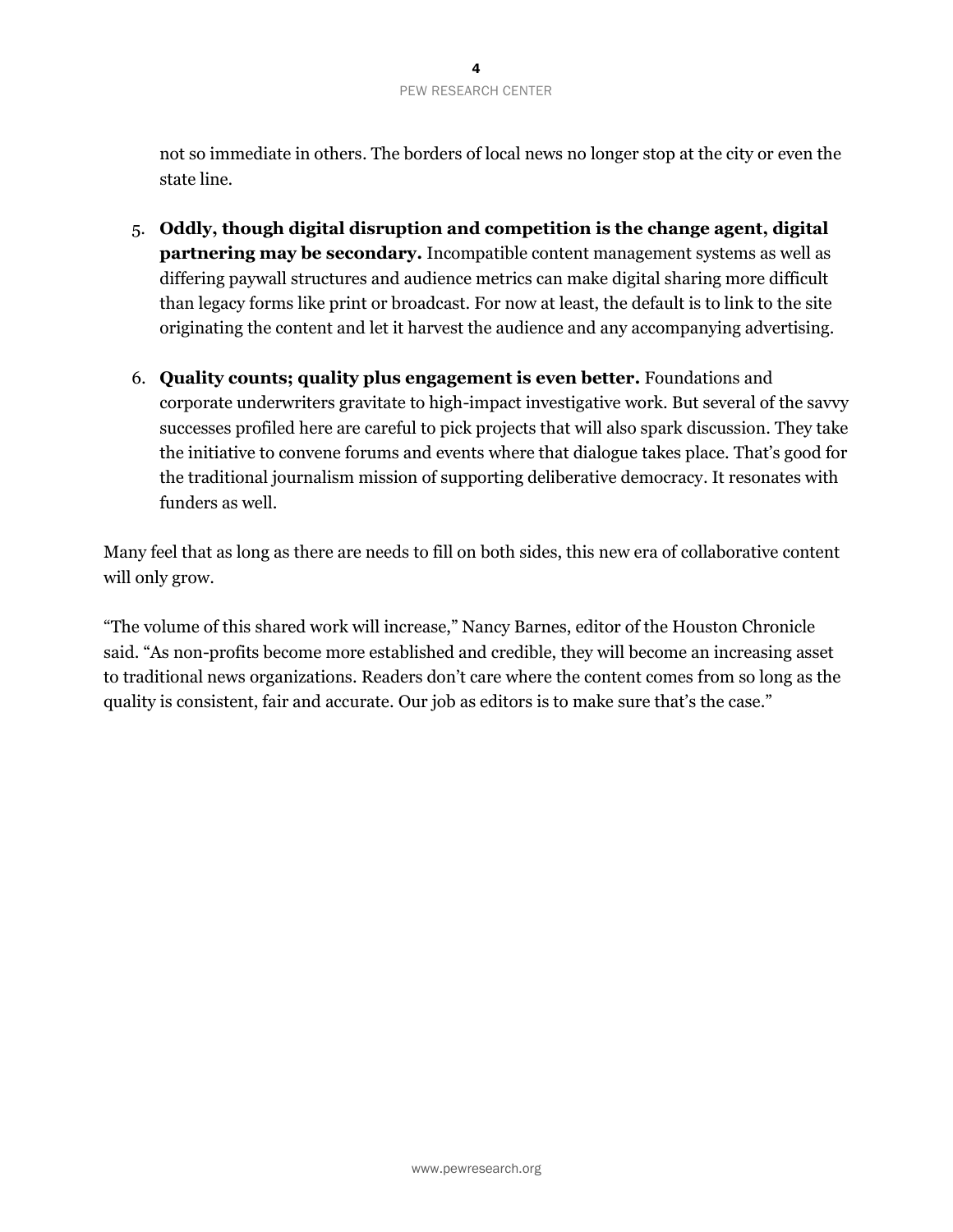# Charlottesville Tomorrow and The Daily Progress

Virginia civic activist Brian Wheeler launched an unusual local non-profit in 2005. Christened [Charlottesville Tomorrow,](http://www.cvilletomorrow.org/) it focused on planning and land use and attendant business and environmental issues. But Wheeler's group did not have a point of view to advocate. Instead he envisioned generating awareness and discussion in the community.

Charlottesville has particular characteristics that made Wheeler's undertaking a fit. It is a university town, highly educated, also with a cadre of wealthy retirees. The surrounding county remains 95 percent rural.

"I didn't think we would be doing journalism," Wheeler recalls. Instead he wanted to take "a community that cares a lot about Charlottesville as a special place … (and) inform them about some quality of life issues."



Four years later, Wheeler found himself in conversation with McGregor McCance , the editor of the local Charlottesville newspaper, [The Daily Progress.](http://www.dailyprogress.com/workitcville/news/local/coworking-space-to-open-in-november/article_4b83d33e-5d68-11e4-9479-0017a43b2370.html?mode=story) McCance was staring at a grim number. In just four years his reporting staff had fallen from 42 people to 18. Some worthwhile coverage would have to go or get reduced attention as beats were consolidated.

The two ended up with a handshake deal and a two-page memo of understanding. Charlottesville Tomorrow would provide a large portion of the paper's coverage of land-use and development issues. Money would not change hands (though Charlottesville Tomorrow does get in-kind help as the paper prints its voters' guides and other reports for free).

But the win-win opportunity was obvious. Charlottesville Tomorrow would get much wider exposure for its work. The Daily Progress would get thorough coverage of a subject important to readers that might otherwise have gone neglected.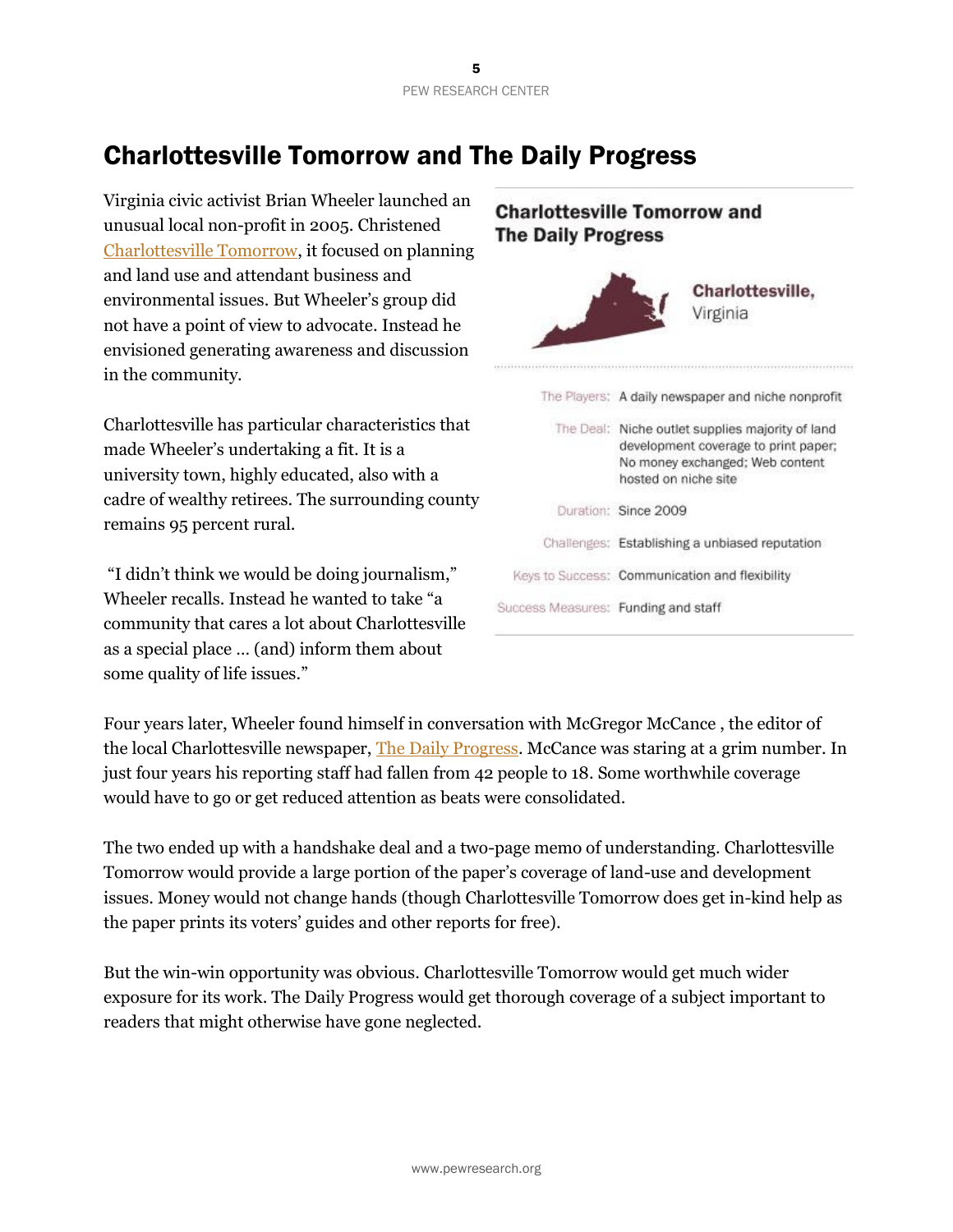Five years and 1,200-some stories later, the relationship is still flourishing. It has survived a change of ownership, as Media General sold the Progress and other newspapers to Warren Buffett's BH Media in the summer of 2012. McCance has moved on to the top public information job at the University of Virginia, but new editor Lee Wolverton has seen no reason to walk away from the deal or modify it.

Charlottesville Tomorrow produces high content volume," Wolverton said, "which allows our municipal reporters to expand their focus into more substantive stories. Charlottesville Tomorrow covers many bases and produces thorough, accurate copy."

"Communications between the two sides are strong," Wolverton added. And calls on who covers what are typically pretty simple. "We have a keen interest in enterprise and investigative journalism. Charlottesville Tomorrow is highly interested in policy."

Ed McMahon, a senior fellow at the Urban Land Institute, spoke several years ago at one of Charlottesville Tomorrow's community forums. Though he does not see their stories regularly, he applauds their activity. "In every city where you can get people on the same page, good things happen," he said. "Competing groups actually find there is a lot they agree on." So policy discussions move past contentious public hearings on specific projects "where no one will listen to anyone."

Like the original agreement, the mechanics of the partnership are uncomplicated. At the beginning of each week, Wheeler said, he and Progress editors confer "on who's covering what." The flexible terms allow Progress reporters to focus on other topics most of the time but collaborate or bring in-house stories they want to be staff-produced.

Charlottesville Tomorrow has grown to an annual budget of just over \$400,000. More than half of that comes from major gifts from individuals, the balance from grants, underwriting and smaller individual gifts.

Wheeler still writes many of the stories but has been able to add two additional reporters, a community engagement and marketing specialist, and some interns—in total then, four reporters plus interns. Charlottesville Tomorrow also repurposes its work in regular podcasts. That amounts to pretty lavishly funded supplemental beat coverage for a small town paper with daily and Sunday circulation just over 20,000.

Wheeler said that he aims for in-depth takeouts, and his budget allows for data analysis and elaborate infographics that would be beyond the reach of the Progress on its own.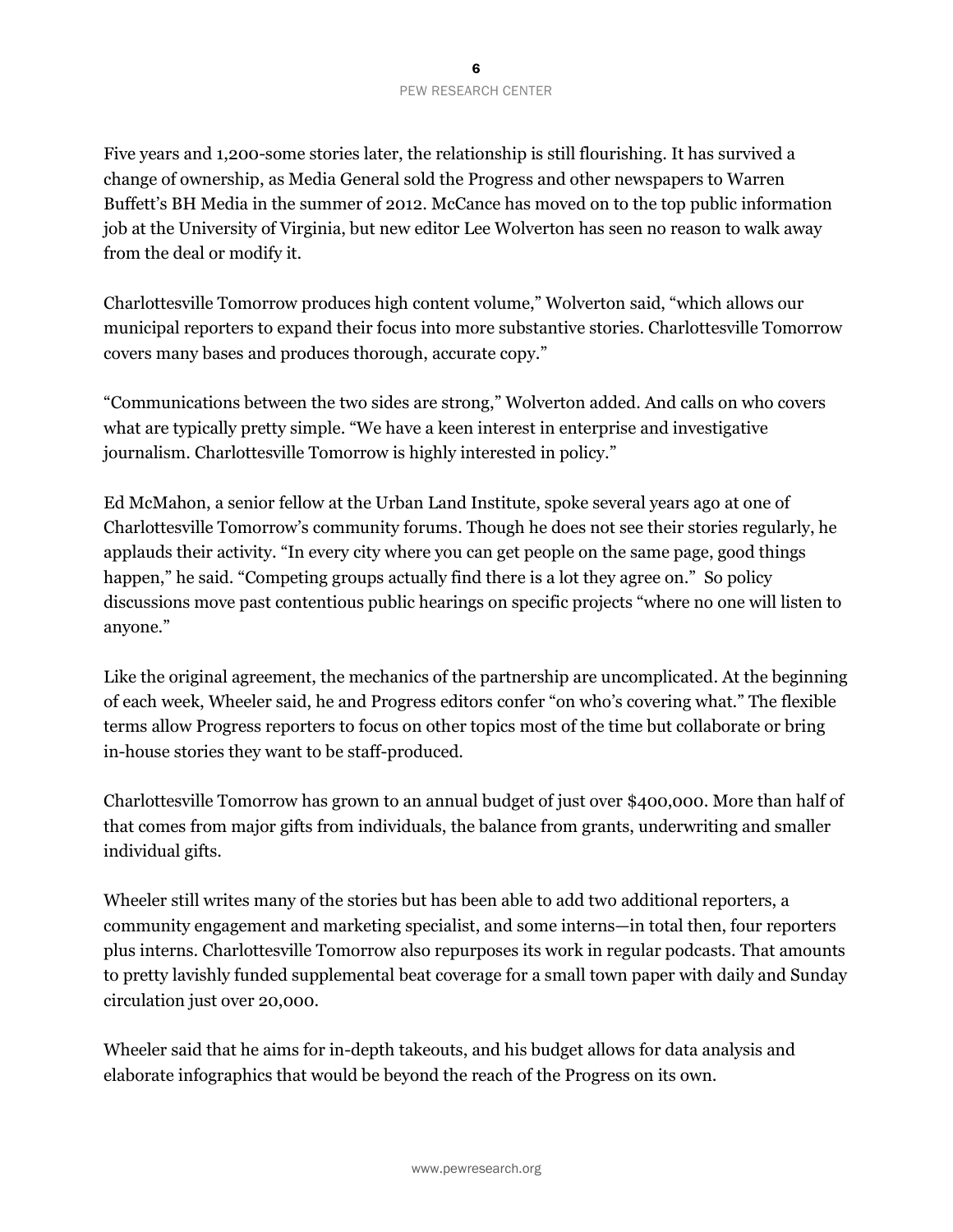#### PEW RESEARCH CENTER

At the same time, Wheeler concedes, "I'd be the first to admit we had things to learn." Professional editing has sharpened the writing of the material, he said, and the paper's editors are skilled at cutting to fit (at the same time linking back to the non-profit's site for a longer version of some pieces).

Problems have been relatively minor, Wheeler said. When the collaboration began, Wheeler was a member of the county school board and ultimately became chairman. It was more than a little odd, he said, to see a story with his byline sitting next to an account of a school board meeting in which he was a newsmaker. After a time, he "ended up resigning to take that concern off the table."

While metrics are not always a part of these partnerships,

#### Charlottesville Tomorrow Content hosted on The Daily Progress



# Biz group asks City Council: Charge for on-street parking



PEW RESEARCH CENTER

Home > Eedition > Mapping

Wheeler keeps a few. Besides the running story count, he said he determined that just over half the coverage of growth issues in the Progress over a year-and-a-half period came from his organization. And despite continued pressure on news space, the story count in the Progress on the topic has risen from a monthly average of 44.6 from 2005 to 2009 to 48.1 in the five years since the partnership began.

There are several lessons in the successful experiment: A non-profit and a for-profit journalism enterprise can have independent missions but can agree on a common goal. "Be nimble and experimental," Wheeler said, "and try things like video and podcasts, going the extra mile."

### 7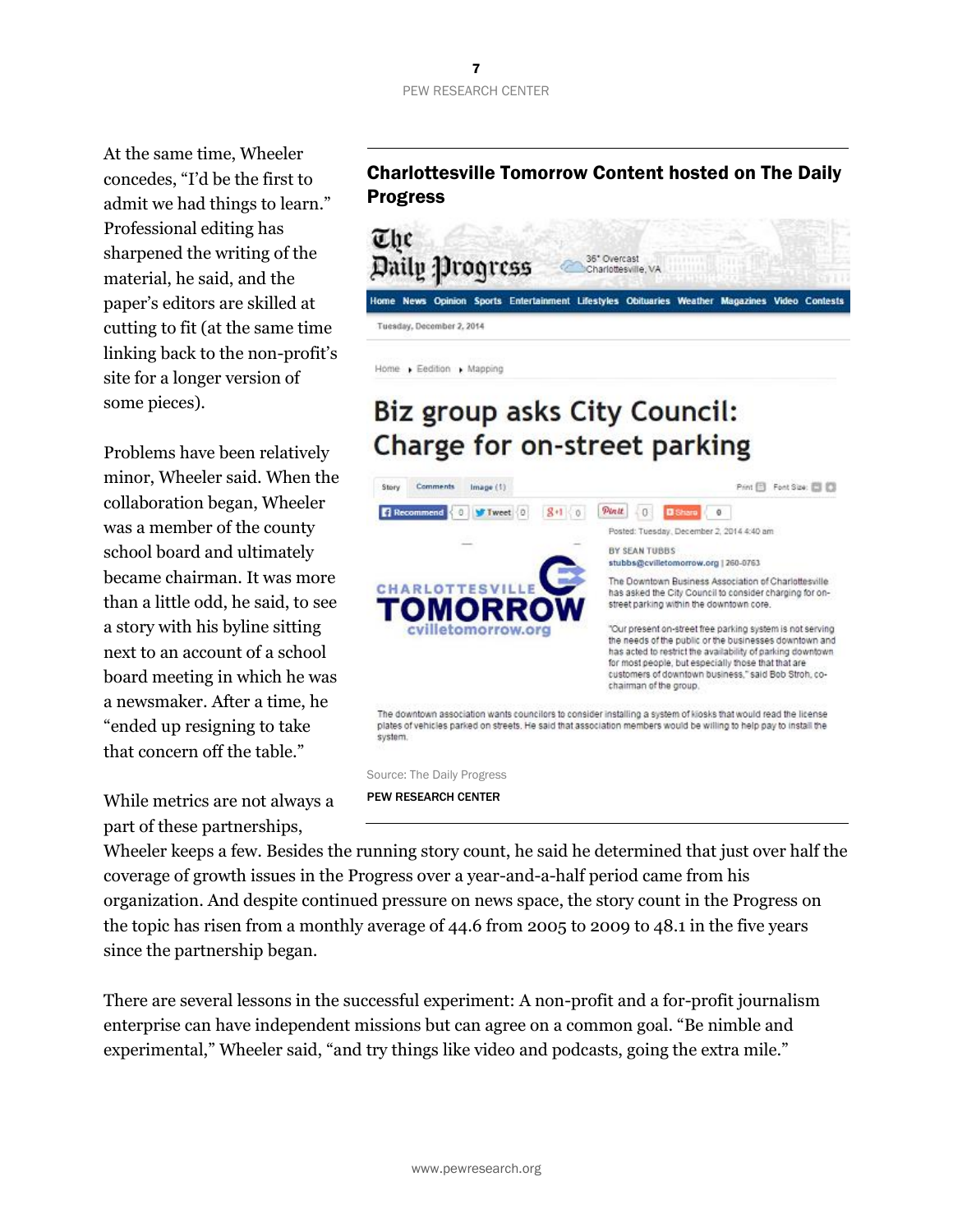"Our critics would say that our bias is in giving these topics the detailed attention we do, "Wheeler added, "but we are sensitive to the difference between information and advocacy. We try not to take sides."

Charlottesville Progress publisher Keely Byars said that any bias in coverage would be unacceptable and Charlottesville Tomorrow steers clear of that. Anther check, she added, is that "our community is extremely well-read and intensely interested in local issues" and thus would flag any axe-grinding.

It is this last point that makes Charlottesville Tomorrow a comfortable fit for news coverage. But that charter also probably explains why there are so few such local partnerships. Non-profit groups much more often are born of an advocacy agenda—environmental, school reform or social welfare. That makes them better qualified for op-ed page essays rather than basic news coverage.

As time goes on, though, news organizations are growing more comfortable using outside contributions with a point of view so long as the facts check out. At the same time, local activists may want to consider Wheeler's model and consider the heightened impact of putting agendasetting ahead of proselytizing.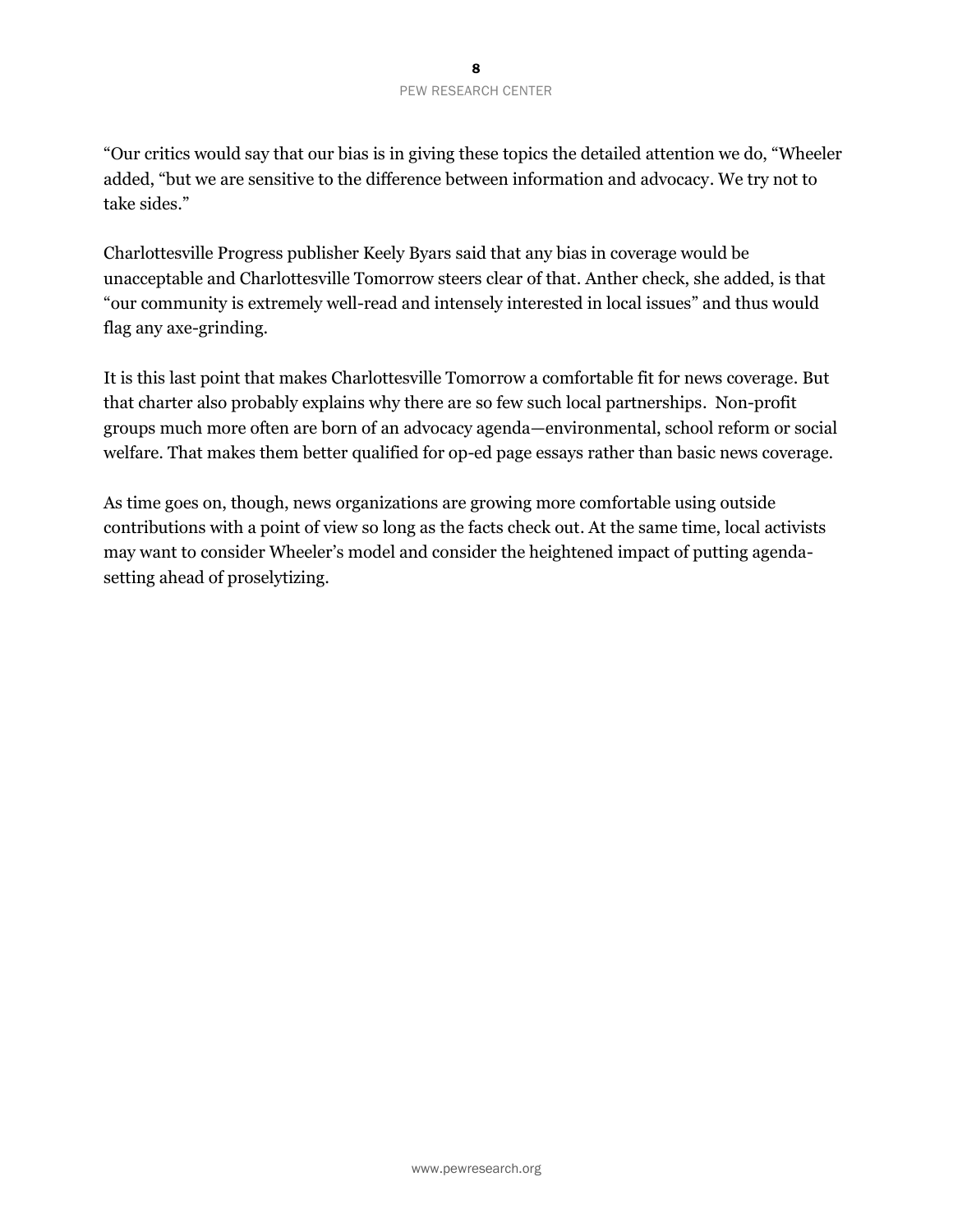# I-News Network, Rocky Mountain PBS and KUSA-TV

Laura Frank's idea for a multimedia investigative network in Colorado was born in February 2009, the day the Rocky Mountain News closed. An experienced investigative reporter who led a small team at 'the Rocky,' she wanted to keep doing what she did best and also cushion the abrupt end of the paper's contributions in Denver, a city with a rich investigative tradition.

Called the [I-News Network,](http://inewsnetwork.org/about/) Frank has built what began as a\$40,000 grant and a one-person operation that gave its content away for free into a team of 12 writers, editors, and producers, a budget of about \$700,000, and over 100 media partners including the market's top-rated commercial station, Gannett-owned KUSA. And in January 2013, I-News transitioned from being a content partner with the [Rocky Mountain PBS](http://www.rmpbs.org/home/) and its flagship Denver station KRMA to being its official news department. The demonstrated capacity, in turn, helped land a two-year \$1.4 million grant from Corporation for Public Broadcasting for an "[Inside Energy](http://insideenergy.org/)" project that reaches out through Colorado and beyond state lines to include other

#### **I-News Network, Rocky Mountain PBS** and KUSA-TV



Denver, Pueblo, Grand **Junction and seven** other cities. Colorado

|                  | The Players: A nonprofit multi-media news network,<br>the local PBS operation, a major TV<br>news station and more                                                      |
|------------------|-------------------------------------------------------------------------------------------------------------------------------------------------------------------------|
|                  | The Deal: I-News serves as the news department<br>of the PBS station, and provides<br>investigative content by contract and<br>for free to the other news organizations |
|                  | Duration: I-News was founded in 2009; contract<br>lengths vary                                                                                                          |
|                  | Challenges: Maintaining income from<br>paying contracts                                                                                                                 |
| Keys to Success: | Physical location inside the PBS<br>newsroom, free-trial offering, a variety<br>of partnerships                                                                         |
|                  | Success Measures: New contracts, increase in staff,<br>long-term investigative reports resulting<br>in changed state laws                                               |

public media in Wyoming and North Dakota. Currently four of the dozen I-News staff are devoted to that project—an executive editor, a data journalist, an engagement specialist and a reporter who can produce for print, radio and TV.

While there are still clear goals to reach, I-News looks to be a model of how to build a high-impact non-profit news operation—without the advantage of having a single big benefactor like Herb and Marion Sandler have been for the nonprofit investigative news outlet [ProPublica.](http://www.propublica.org/about/)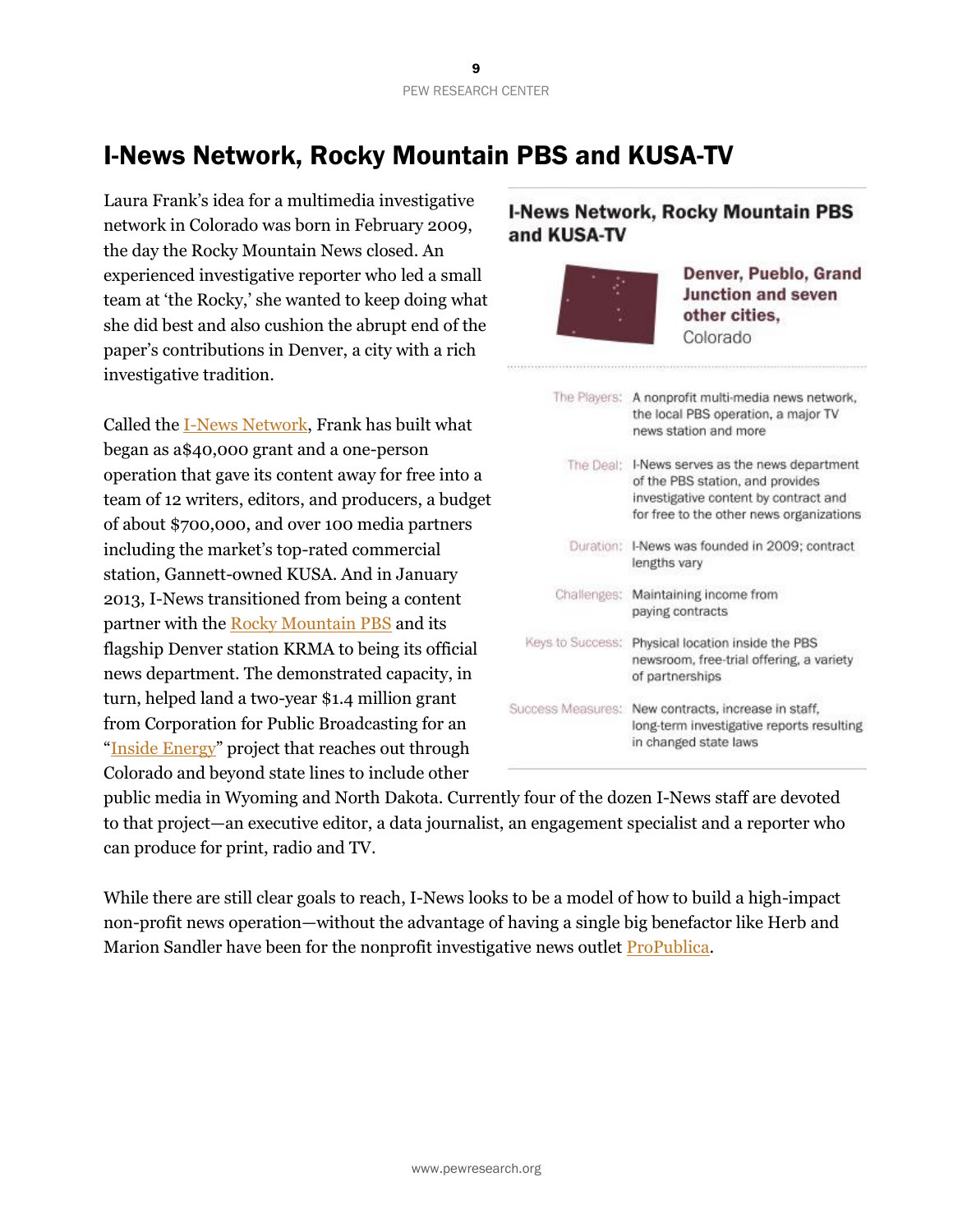### **The Early Days**

Frank remembers the early days of I-News as very modest. She won a \$40,000 Scripps fellowship that allowed her to develop and test business models. As the venture moved out of the academy into the real world, Frank recalls a faintly comic launch at a state press association conference.

"I had myself set up at a little table with a sign that said 'free content.' My pitch to the editors was that we were going to open a state conversation on important topics … and do you want to be on the inside or the outside of that conversation?" She also promised that the work would be good enough "that eventually you will want to pay for it." The project was conceived as business-to-business rather

#### **I-News Network's 12 Staff Members**

An executive editor, a data journalist, an engagement specialist and a reporter who can produce for print, radio and TV. The unit also employs:

- 3 data journalists 3 reporters 3 executive editors 1 engagement specialist
- 1 managing editor

than direct to news consumers, and in the end, the free trial approach paid off, though it was not without struggle.

After the free trials, I-News landed a few paying contracts with Colorado newspapers, but not nearly enough to sustain the news effort Frank hoped to build. A sudden budget cut wiped out a paying contract she had been developing with The Denver Post. But the early work and its widespread dissemination did attract a \$300,000 grant from the John S. and James L. Knight [Foundation](http://www.knightfoundation.org/about/) (its largest award in a challenge competition for community news sites) along with substantial support from other national and regional foundations.

Early on, Frank made a second valuable decision. She needed office space as she added reporters. Rocky Mountain PBS had extra room and agreed to house the venture for free.

That proximity made it easy to bring some of the team's projects into news specials or discussion forums. It also made it easier to build trust with a station in need of additional reporting power.

### The PBS Appeal

General Manager Harris Ravine and CEO Doug Price took over Rocky Mountain PBS in early 2009, and "inherited a situation where we were struggling," Ravine said. Similar to the pressures faced by other public broadcasters, technology was shifting, membership was declining and federal support was waning too. The station and affiliates had no digital presence or local news staff to speak of.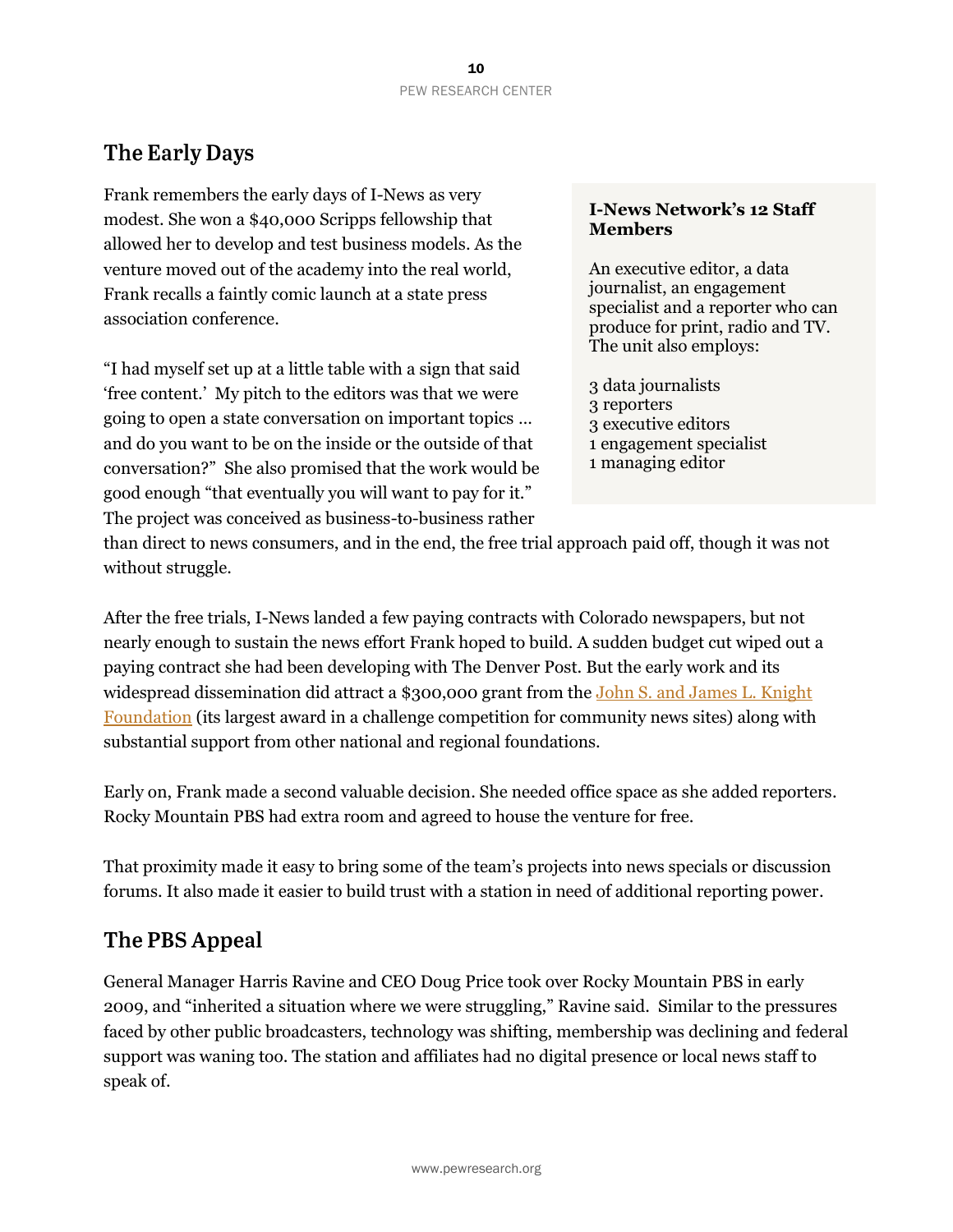Through I-News, the stations got an early jump on a national movement to reposition local PBS stations, ultimately made official in the November 2013 commissioned report "Public Media [Models of the Future](http://www.current.org/wp-content/uploads/2014/01/Models-of-the-Future-report.pdf)." Its top recommendation was to tap the "great potential" of creating a strong local news presence.

Ravine said that he and Price explored several possible collaborators but settled on Frank. Her brand of investigation aims for depth and makes heavy use of data-mining. But she also favors a style of presentation that encourages community conversation and action rather than just sparking outrage or prescribing a fix. Ravine and Price found that congenial.

"Over a couple-of-year period," Ravine said, "we came to define our mission as being the media part of the non-profit community." The I-News approach to projects was ideal—"put facts on the table, build understanding as well as awareness and let the community come to a decision rather than advocate a solution … Laura's vision of public service journalism matches ours."

While there is no contractual definition of what the unit delivers, Frank said that she aims for one or two major projects a year, a monthly in-depth report and a steady run of daily posts and feeds to radio partners.

Ravine said that the journalism is on track but that it is still early to declare victory. "We need to enhance the monetization" he said, "and the jury is still out on how well we can do that." Most likely, say Frank and Ravine, that will include developing some paying partnerships but also leveraging successful projects to increased underwriter, foundation and member/viewer support.

"To date, we have no NPR outlets paying for our content," Ravine explained. "We do, however, have shared reporter relationships with several and are in the process of developing similar relationship with others." This model, Ravine adds, "allows us to both extend our coverage areas with a lower investment and increase our distribution. This in turn is generating underwriting interest which supplements the foundation support that has largely fueled our venture to date."

From Frank's point of view, the merger had another clear-cut financial benefit—tapping into an existing member base of 60,000 viewers instead of trying to build that leg of a revenue mix on her own.

With the shared mission of public service journalism, exclusivity was not a part of the deal, allowing Frank to continue to develop new partnerships which she says now number more than 100, including nearly all of the state's daily newspapers and public radio stations as well as small ethnic outlets. The majority still get the work for free.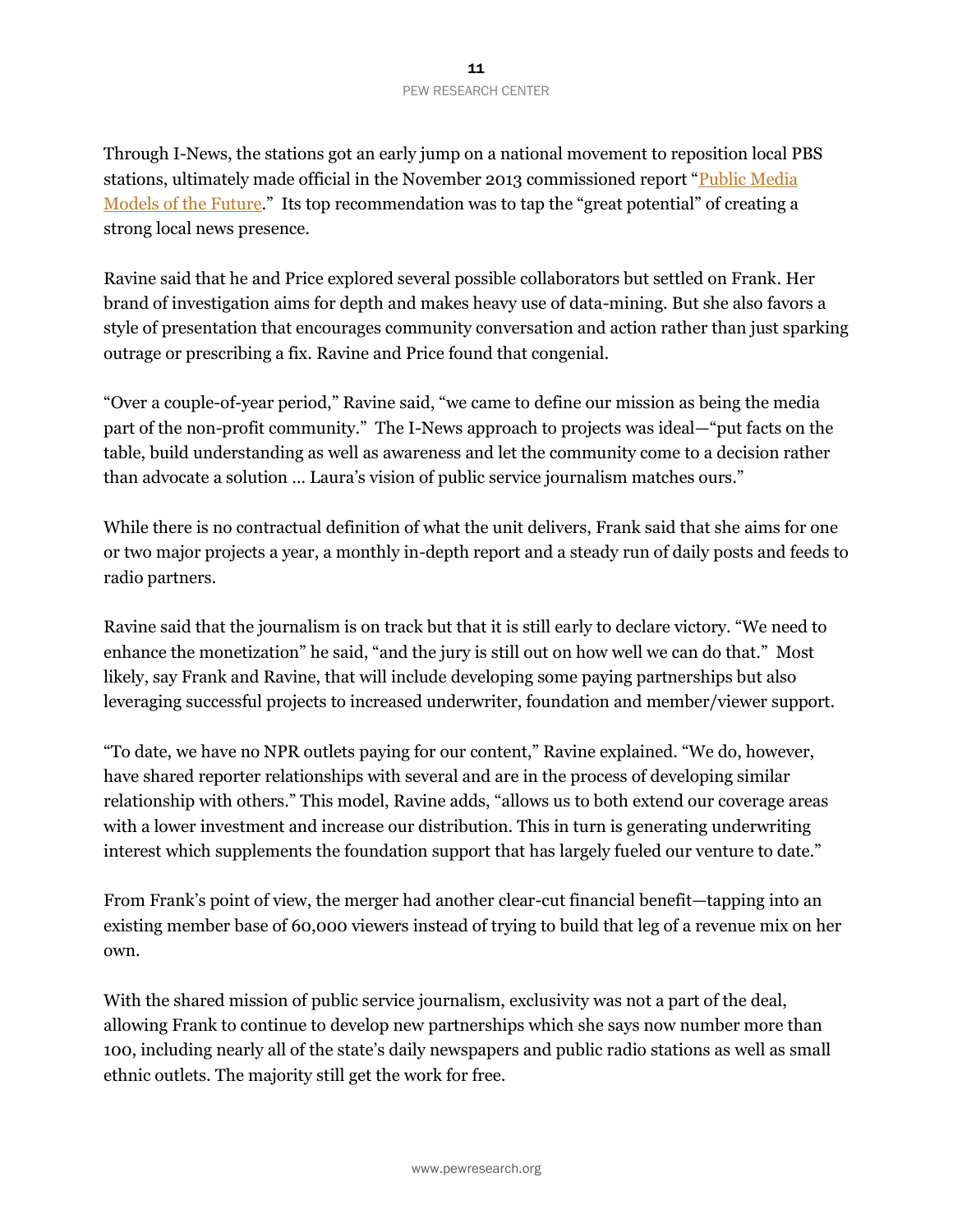### **KUSA—an Outlet for Daily Content**

The collaboration with KUSA (Channel 9), built around daily investigative reports for the general public, provides a little less than 10% of the unit's budget, Frank said, and will run well into six figures over a period of years.

In return, I-News times releases of its major reports to coincide with the three-times-a-year ratings sweep periods and gives KUSA first crack at adapting and expanding the reports. The unit also provides KUSA at least one piece a month. "They're good at taking what we would think of as a story and building it into a continuing series," Frank said. And exposure during the ratings period splash, she added, helps attract attention to the longer print versions of those pieces.

It is also regarded as a success from the TV station's viewpoint. "We have found that they are so easy to work with," said Nicole Vap, executive producer of the station's investigative unit. As an example, she said, one of her reporters had developed a particular interest in hit-and-run accidents and wanted to spotlight the problem through the year.

"Bert Hubbard, their data person, was able to provide great information—how often and where they happen, how many people are hurt," Vap said. And the database stays updated and can be used as a reference point when a new accident pops up in the news. Changes in state law have resulted, with the electronic "alert" signs for missing children and seniors now used as well to locate vehicles that flee the scene of an accident.

"I view us as giving their work a megaphone (to a large general audience)," Vap said. "Their shows (on PBS) are more watched by the decision-makers. So it is a win-win." KUSA now has a multiyear contract with the I-team.

At a time when many markets provide a ratings-friendly version of investigative reporting that is little more than resolving consumer complaints, Frank said, "that's not what we are doing … The response has been quite something. If we are inspiring people to take action, we are doing our job."

Frank cites a multi-year project titled "[Losing Ground](http://inewsnetwork.org/series/losing-ground/)" as an example of the unit's best work. Based on a deep dive into census data, it found a huge increase in child poverty, concentrated almost totally in the state's black, Latino and native populations. Prospering and growing, Colorado has a particularly weak record of extending benefits of the boom to lower income populations.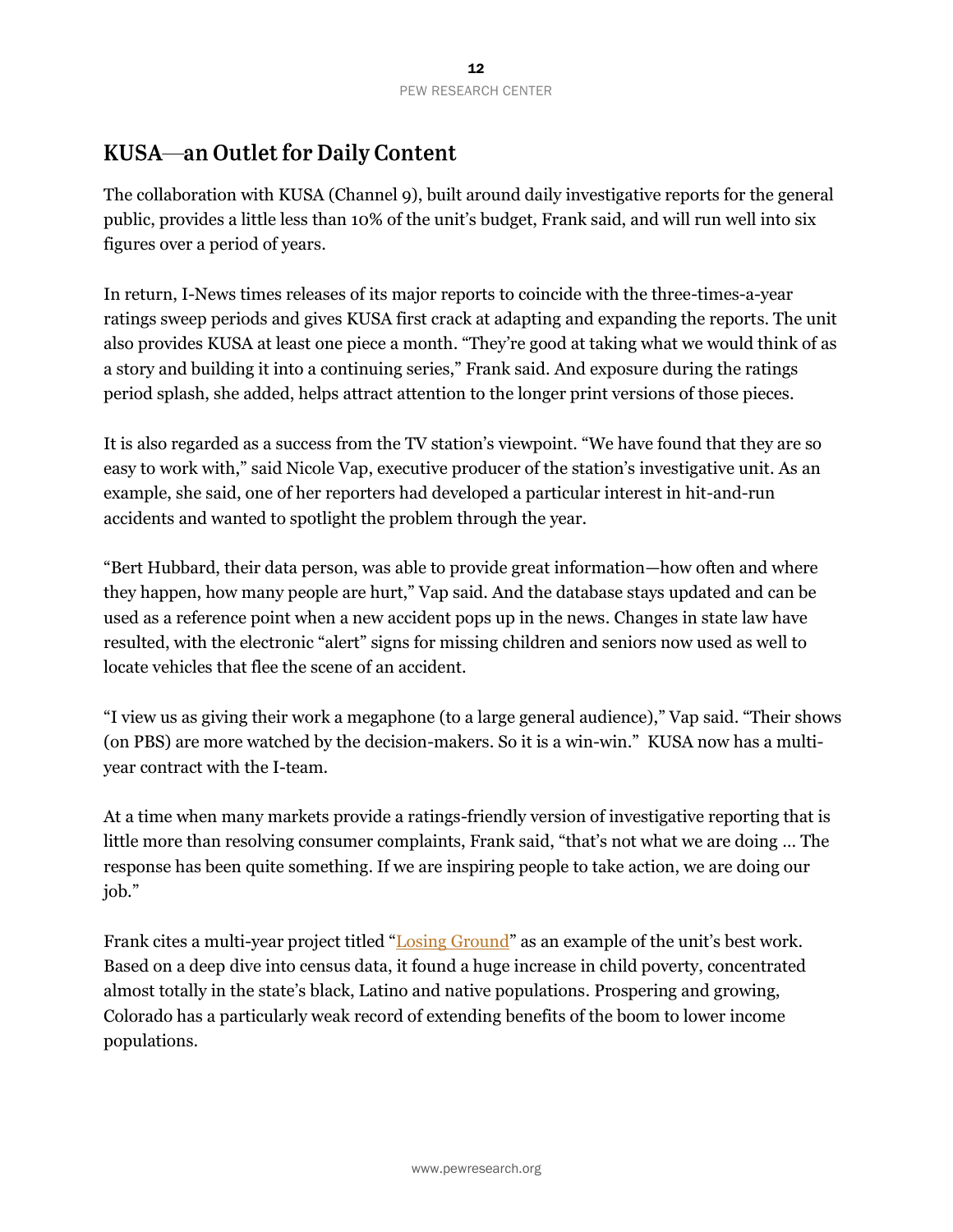Versions of I-News work appeared as a multi-part newspaper series—above the fold in a large majority of the state's papers including the [Gazette](http://gazette.com/) of Colorado Springs, [The Coloradoan](http://www.coloradoan.com/) in Fort Collins and [The Daily Camera](http://www.dailycamera.com/) in Boulder. It also was reconfigured as a half-hour PBS documentary and an e-book. For a 2014 sequel, the team did a similarly sweeping project called "[Untreated,](http://inewsnetwork.org/series/untreated/)" on lack of appropriate care for the mentally ill.

I-News has capacity to produce and narrate its own segments, but is also comfortable handing off to reporters or presenters at partner affiliates. Sometimes that is still needed, Frank says. "The Rocky had 200 people and a \$20 million a year news budget; we have 12 people and about \$700,000."

Projects like "Losing Ground," "[Untreated](http://inewsnetwork.org/series/untreated/)," and "Inside [Energy](http://insideenergy.org/)" are notable. How Frank, along with her PBS and commercial partners developed I-News from the germ of an idea into a working unit with statewide impact may be even more significant to the challenge of keeping strong journalism flowing in the era of business model transformation.

Are there particular keys to success, worth emulating? Frank cites three: (1) significant start-up funding, in her case a three-year grant from the Knight foundation





PEW RESEARCH CENTER

and the Ethics and Excellence in Journalism Foundation insuring they would be around; (2) hiring top investigative reporters, since ambitious goals could not be met relying on freelancers; and (3) aiming for impact and engagement.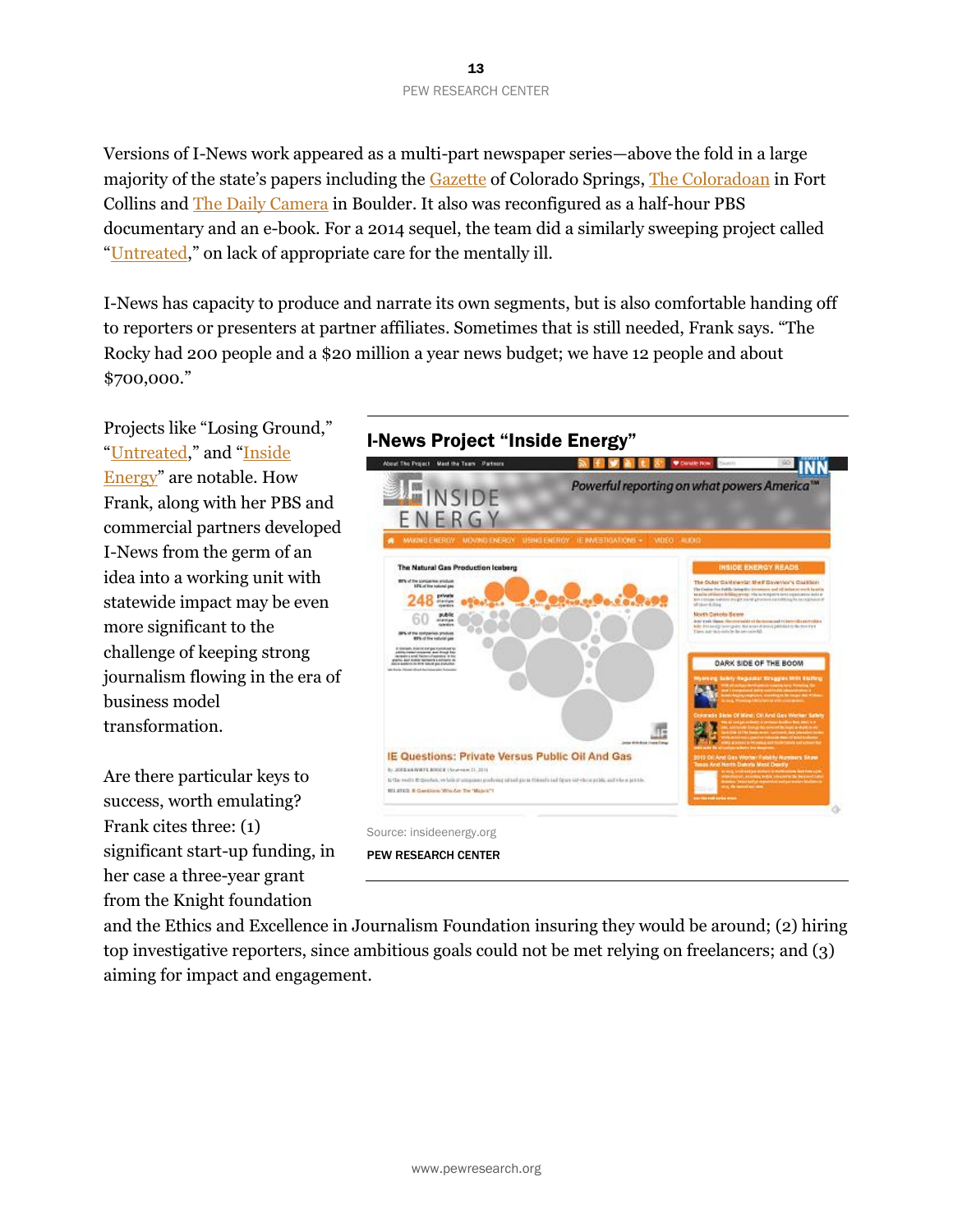# The Texas Front-Page Exchange

Three of the five case studies in this group feature the contributions of non-profit start-ups. But established news businesses also are fully capable of constructing news collaborations that work on their own.

A specific news event marked the beginning of a new era of cooperation among the five largest newspaper organizations in Texas, once a bastion of swaggering competition. The Center's [2009](http://www.stateofthemedia.org/2009/newspapers-intro/news-investment/)  [State of the Media report](http://www.stateofthemedia.org/2009/newspapers-intro/news-investment/) described the circumstances as follows:

> In August 2008, a big regional story created an unusual moment for Texas's two largest papers, the Dallas Morning News and the Houston Chronicle. A church bus carrying Vietnamese Christian children from Houston to a religious retreat in Missouri crashed north of



Dallas, killing 15. In flush times, staff from each paper would have leapt into action, fanning out to create a complete and multiday package of coverage.

Instead, editors at the two papers with different owners agreed informally to share content. Houston would emphasize stories of the families and church. Dallas would focus on the crash and subsequent investigation. Supplemented by Associated Press photos, each paper had comprehensive coverage for several days without having to send a reporter across the state.

Bob Mong, longtime editor of the [Dallas Morning News,](http://www.dallasnews.com/) recalls that it was only a few months later that he and other editors of Texas dailies hit on an idea for sharing stories, bolstering state coverage that was endangered when big newsroom cuts became necessary.

Eight Ohio dailies had already started a news collective, motivated in part by dissatisfaction with the high cost and some coverage gaps in their Associated Press service. Mong and his counterparts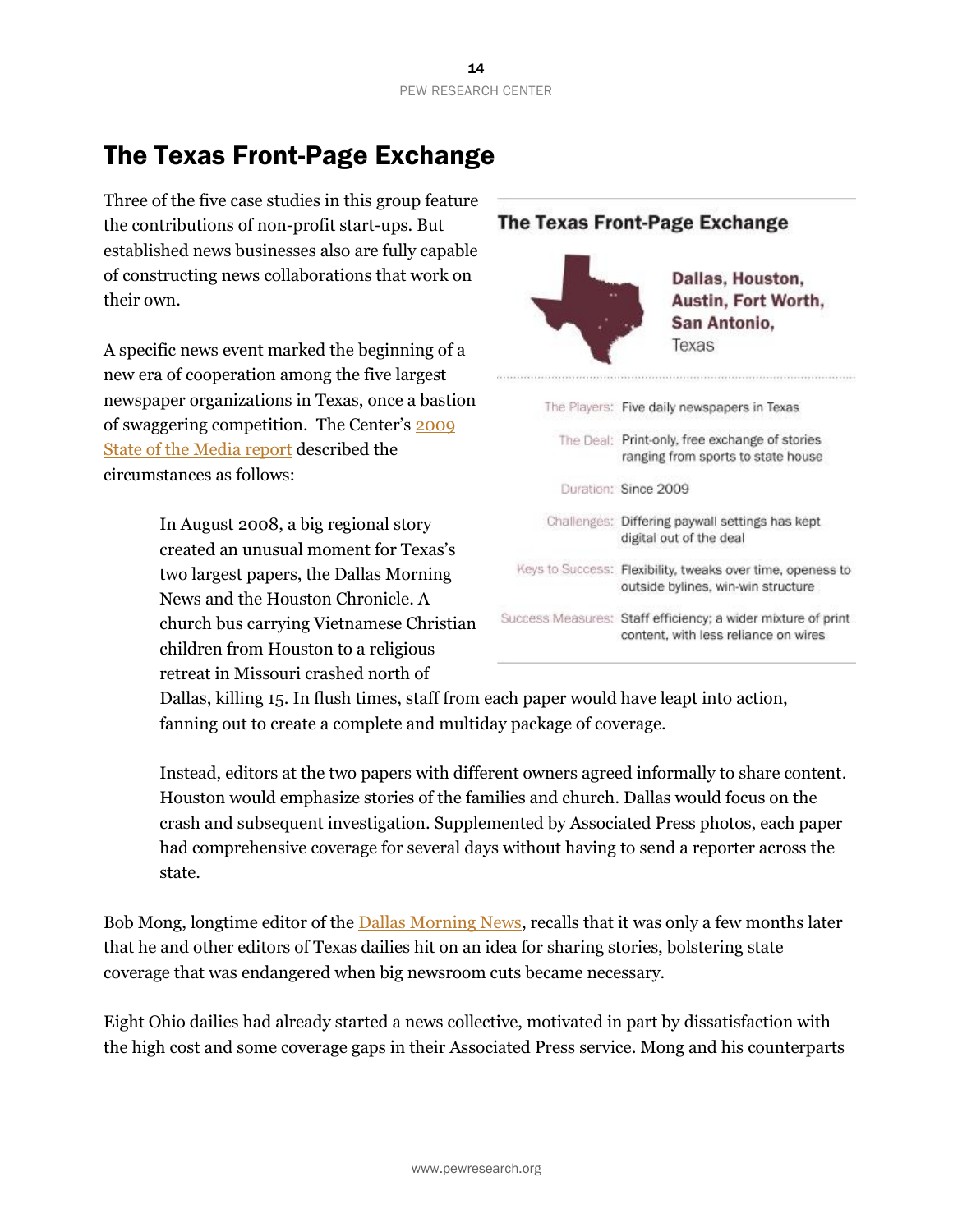at the [Houston Chronicle,](http://www.chron.com/) [Austin American Statesman,](http://www.statesman.com/) [Fort Worth Star Telegram](http://www.star-telegram.com/) and [San Antonio](http://www.mysanantonio.com/)  [Express News](http://www.mysanantonio.com/) decided to adapt the model in early 2009.

They call it the front-page exchange, and the mechanism is simple. Late morning or early afternoon after daily planning meetings, each paper moves the others its tentative story list for the next day's front page. If an editor sees something good, he or she can follow the story's

development through the day and slot it into the following day's paper.

No money changes hands, and no records are kept of who contributes most. From the viewpoint of the participating editors, that doesn't matter—the exchange simply provides worthwhile added content.

"Several times a week," Mong says, "we see something that has not been on the AP wire. It is very functional, very helpful, and very useful." As a recent example, Mong said, he liked a strong story from the Houston Chronicle on parents who had accidentally backed a car

#### Texas Tribune Content on the Austin American Statesman



over a child. He put it in the next day's edition, gaining "a 12-hour jump" on the alternative of waiting for a truncated wire service pickup.

The arrangement is old-fashioned in that it applies only to print. Digital versions are handled with a short summary and a link to the original.

The same basic arrangement has been in place for five years now. There have been a few hiccups, but the papers not only kept it going but also expanded with other sharing arrangements. Now, the Austin bureau chiefs and editors of the five papers as well as the Associated Press hold regular planning conference calls. It also makes sense for papers to feed college sports coverage from their home town universities to the others who would need a writer to travel some distance to get a comparable story.

What stood in the way of this sort of cooperation for decades was industry prosperity, big newsroom budgets and a tradition whose definition of quality began with running only the work of your own staff along with wire stories.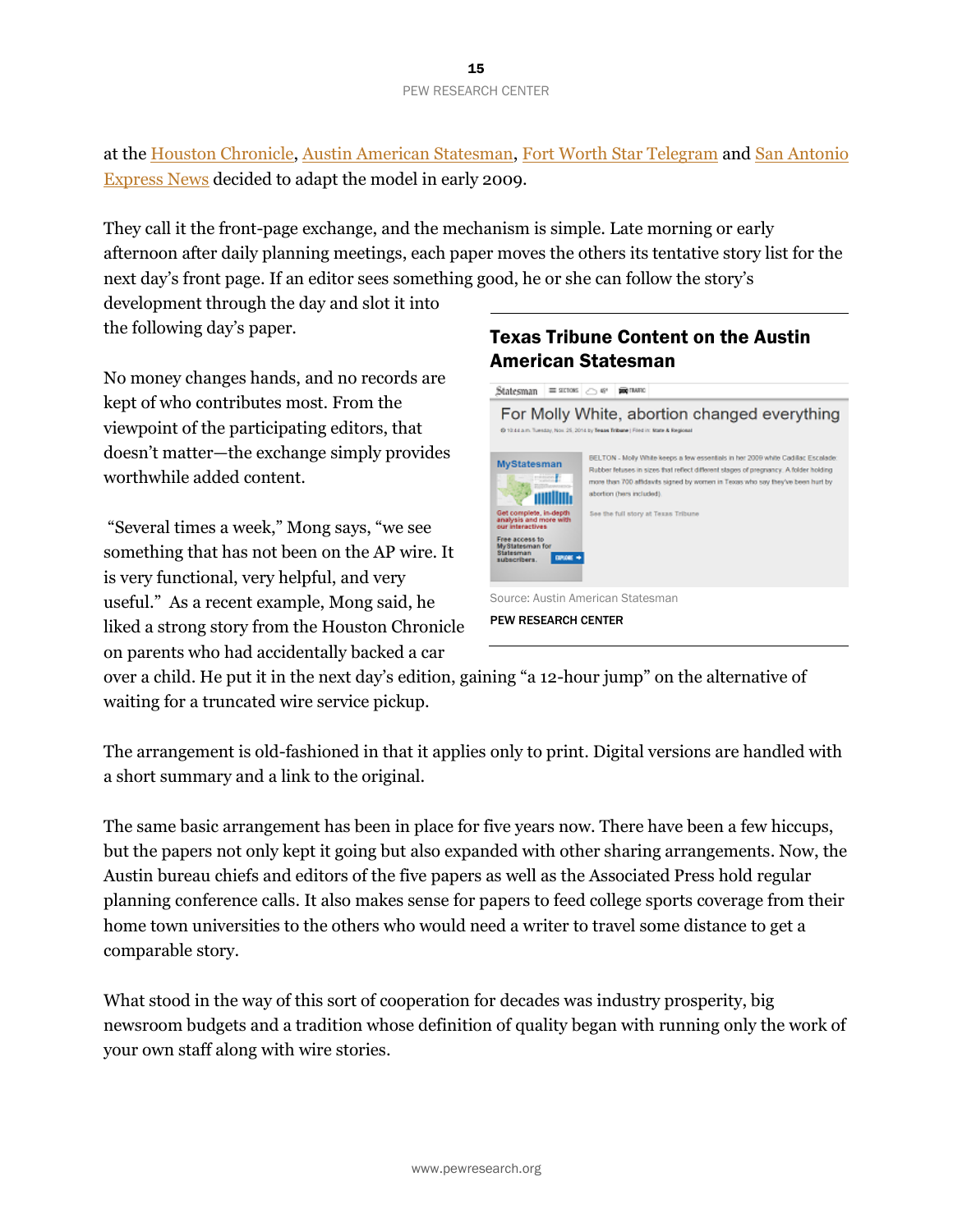But particularly after papers scaled back any statewide circulation ambitions as hard times set in, there came to be very little competition for audience among the five.

Other editors share Mong's view that the cooperation, while not central to editorial strategy, is a distinct plus. Nancy Barnes came to the Chronicle in October 2013 after years at the Star Tribune of Minneapolis and began as a skeptic. "I was surprised—giving away all that content for free? But in fact these are all very distinct markets. The exchange helps us avoid redundant effort. It seems a very innovative solution."

Jim Witt, executive editor of the Star-Telegram in Fort Worth, like Mong, was one of the founders. "It has worked great," he said. "We have a lot fewer reporters than we once did and don't do much statewide anymore. We used to have a six-person Austin bureau, but now we just send someone during session (bi-annual in Texas) and rely on the Statesman the rest of the time." That may result in slightly less coverage and less focus on Fort Worth angles, but Witt accepts the tradeoff as realistic given the need [to downsize news operations.](http://www.journalism.org/2014/07/10/americas-shifting-statehouse-press/)

The pool of potential collaborators has grown deeper with the emergence of The Texas Tribune. The Tribune is not a party to the exchange, but is a well-funded, well-staffed non-profit based in Austin delivering a separate source of deep state government coverage, heavy data analysis and investigations. "We probably use their stuff more than any of the other papers," Witt said. "It's free, and several of our former reporters whose work we respect are on their staff."

Outside the boundaries of the front page exchange, the [Morning News](http://www.dallasnews.com/) an[d Star-Telegram,](http://www.star-telegram.com/) 50 miles apart, have tried a number of two-way collaborations. Both Mong and Witt see some irony in that. In the late 1990s, the Morning News essentially invaded the Star-Telegram's turf, launching new editions in the populous suburban area between the two. The Star-Telegram, under Disney ownership at the time, got the entertainment giant to spring for a massive staff expansion that left Fort Worth the best-staffed metro in the country (measured by staff/circulation ratio).

That newspaper war is long over. "We have a great relationship with them now," said Mong. An experiment with pooling coverage of baseball, basketball and hockey franchises did not ultimately succeed. It was complicated by an incompatibility of paywall strategies, and the two editors decided that, while the exchanges work for high school and college sports, they needed their own stamp on professional sports coverage. (The Cowboys had been excluded from the deal for that reason). But it was worth a try, both editors agree.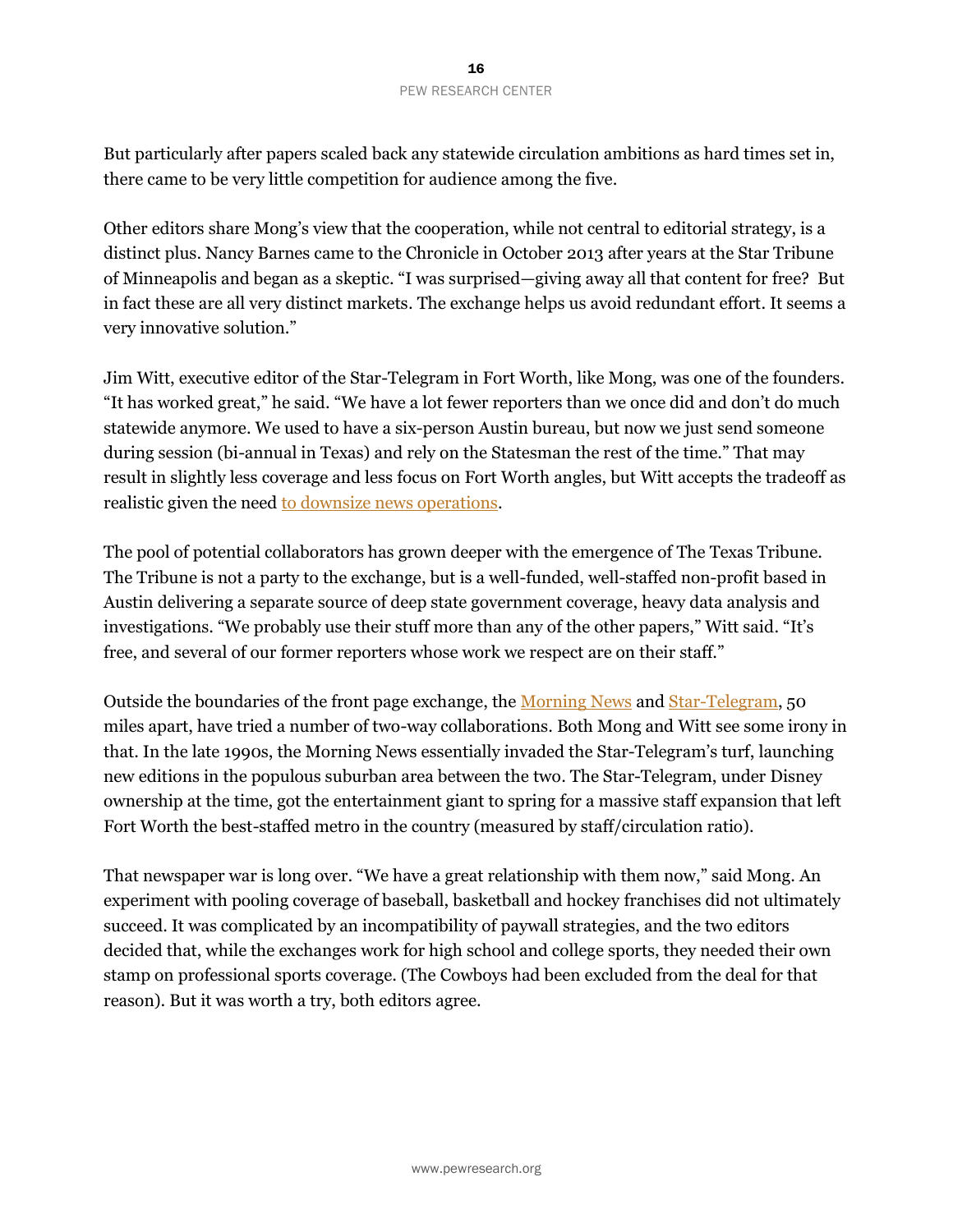The Morning News now prints the Star-Telegram, and Mong said that he was able to juggle production schedules to get his former rival an hour later deadline for high school sports. Witt said that he is happy to share coverage of events west of Fort Worth if the Morning News is interested.

Like a number of the editors in these case studies, Mong has grown to be a believer and explorer of multiple collaboration options. He has done work with public radio and broadcast and has recently changed commercial TV affiliations as his partner station passed from ownership by sister company, Belo, to Gannett.

Several of the broadcast exchanges involve sports. Morning News reporters appear as on-air commentators and a prep sports writer does a radio simulcast Friday nights. In addition, a KERA public radio host does a monthly Q&A feature on a commentary section while the paper's cinema critic does a weekly program for KERA. Mong has also added two arts critics and a physicianturned-medical-reporter by arranging joint appointments with area universities and splitting costs with them.

Quite simply, Mong says, partnering is a way to get more done at less cost, extending the brand and reaching a wider audience at the same time.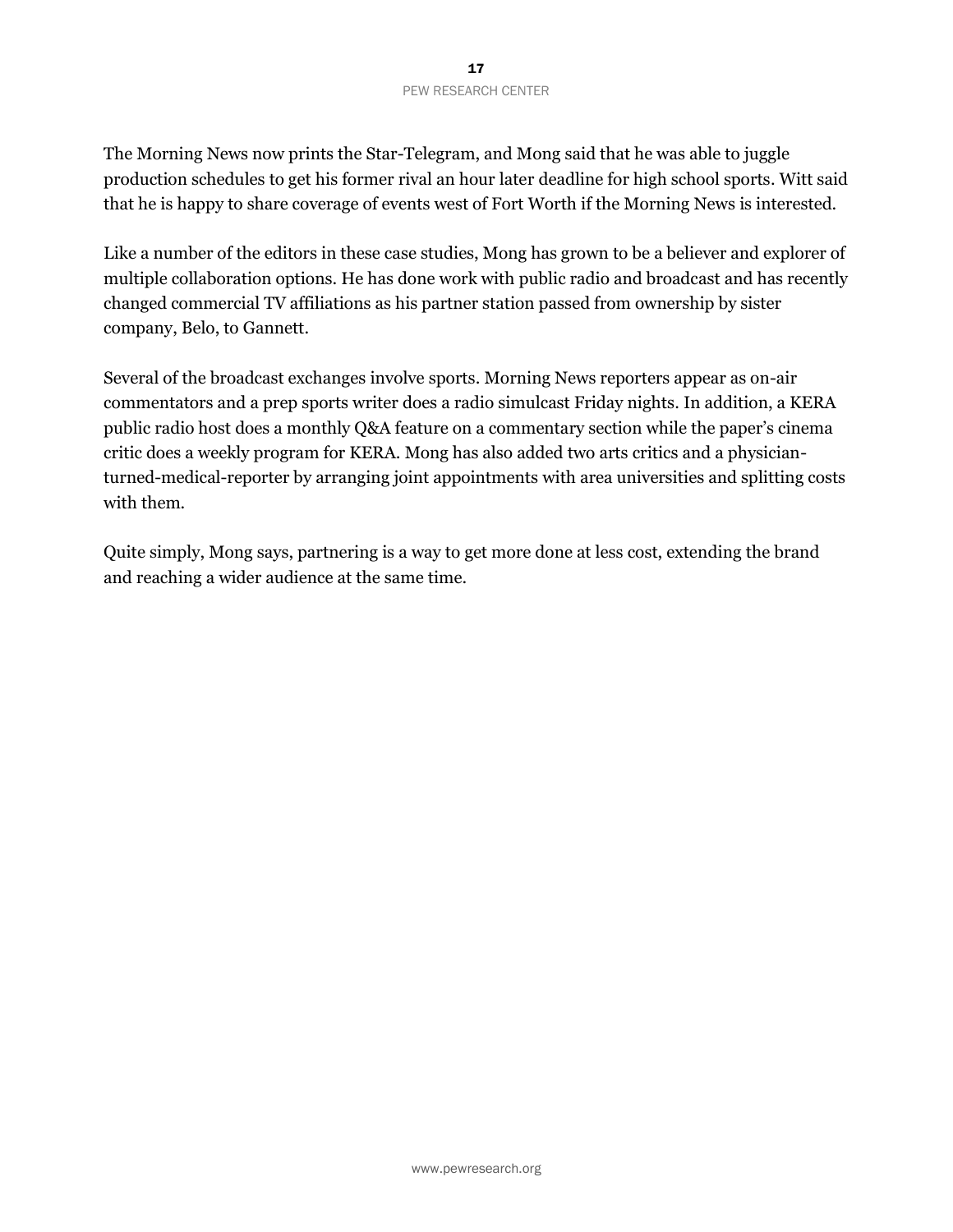# The Lens (New Orleans) and WWNO Public Radio

Any non-profit news startup (or for-profit, for that matter), faces a first-order challenge of sticking its head up and getting noticed. Put another way, the startup needs to find a spot in what is variously called the local news landscape or news ecosystem.

Markets don't come any more newsy, treacherous and competitive than New Orleans, where a midsized investigative unit called [The Lens](http://thelensnola.org/) with a \$700,000 annual budget has been steadily working to define its presence and raise its profile since its founding in 2009.

The founding built off of Karen Gadbois' successful work as an independent blogger on the misspending of Katrina recovery funds and the neglect of historical preservation in rebuilding efforts. Her blog posts on the issue caught the attention of TV investigative reporter Lee Zurik, and the pair produced more than 50 stories over two years which led to federal indictments and won top national prizes. That work in turn sparked the

### The Lens (New Orleans) and WWNO **Public Radio** New Orleans. Louisiana The Players: A non-profit news startup and a local news radio station The Deal: Content provision with both partners using grant funding Duration: Founded 2009; radio partnership initiated in 2012 Challenges: Lack of resources after foundation grants slowed; difficulty translating news content to radio Keys to (initial) A series of impressive journalistic Success: accomplishments Success Measures: Loss of staff, inability to maintain partnerships due to lack of funding

creation of The Lens. "It was as if somebody in bunny slippers had hit a home run the first time at bat," editor Steve Beatty said.

In casual moments, Beatty will describe his approach to partnering as "promiscuous." He has gotten together with multiple collaborators on various platforms—making Lens content available, for instance, to both the established [Times-Picayune](http://www.nola.com/t-p/) and its NOLA website, while also doing business with [The Baton Rouge Advocate,](http://theadvocate.com/) which now publishes a daily New Orleans edition. The [Louisiana Weekly,](http://www.louisianaweekly.com/) targeted to minority populations, is another prime outlet.

The Lens also collaborated with ProPublica this fall on a big project titled "[Losing Ground](http://projects.propublica.org/louisiana/)" (but in a different sense from the Colorado I-News project of the same name). With maps and aerial photos (from ProPublica) and on-the-scene reporting by The Lens, the project gave a vivid picture of the startling erosion of coastal Louisiana over decades.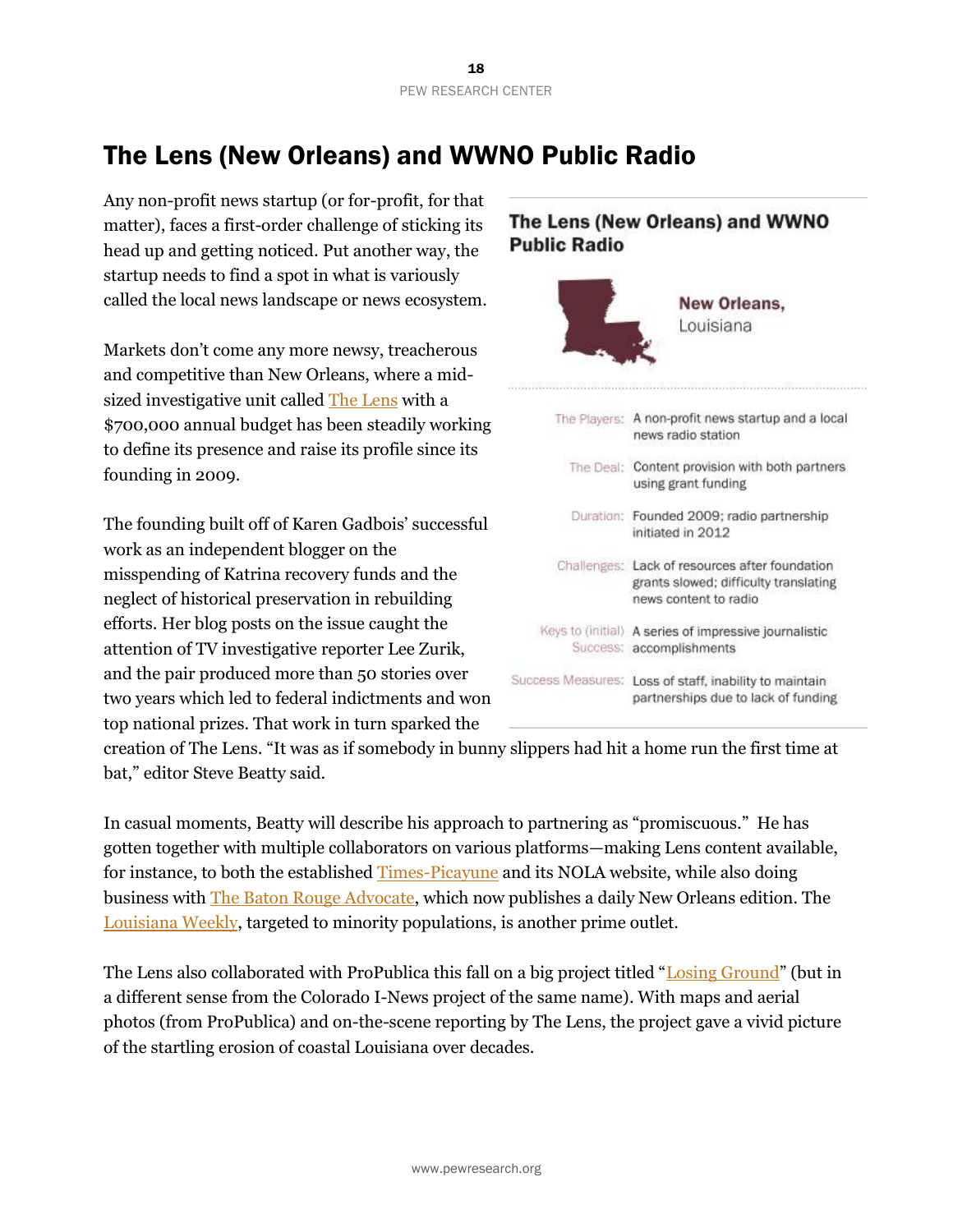

#### "Losing Ground": A Project by ProPublica and The Lens

Source: ProPublica PEW RESEARCH CENTER

Despite journalistic successes, The Lens nonetheless began experiencing financial challenges in late 2013 as initial foundation grants lapsed and new ones were slow in coming. Those struggles have, at least for now, stalled one of its most promising partnerships.

Beatty had determined that he wanted one lead partner to stabilize and grow, while maintaining other relationships that gave the work wide exposure. With encouragement from a Knight Foundation grant, he pursued a partnership with the city's public radio station, [WWNO,](http://wwno.org/) itself beginning a big shift to an all-news/talk format while phasing out music programming.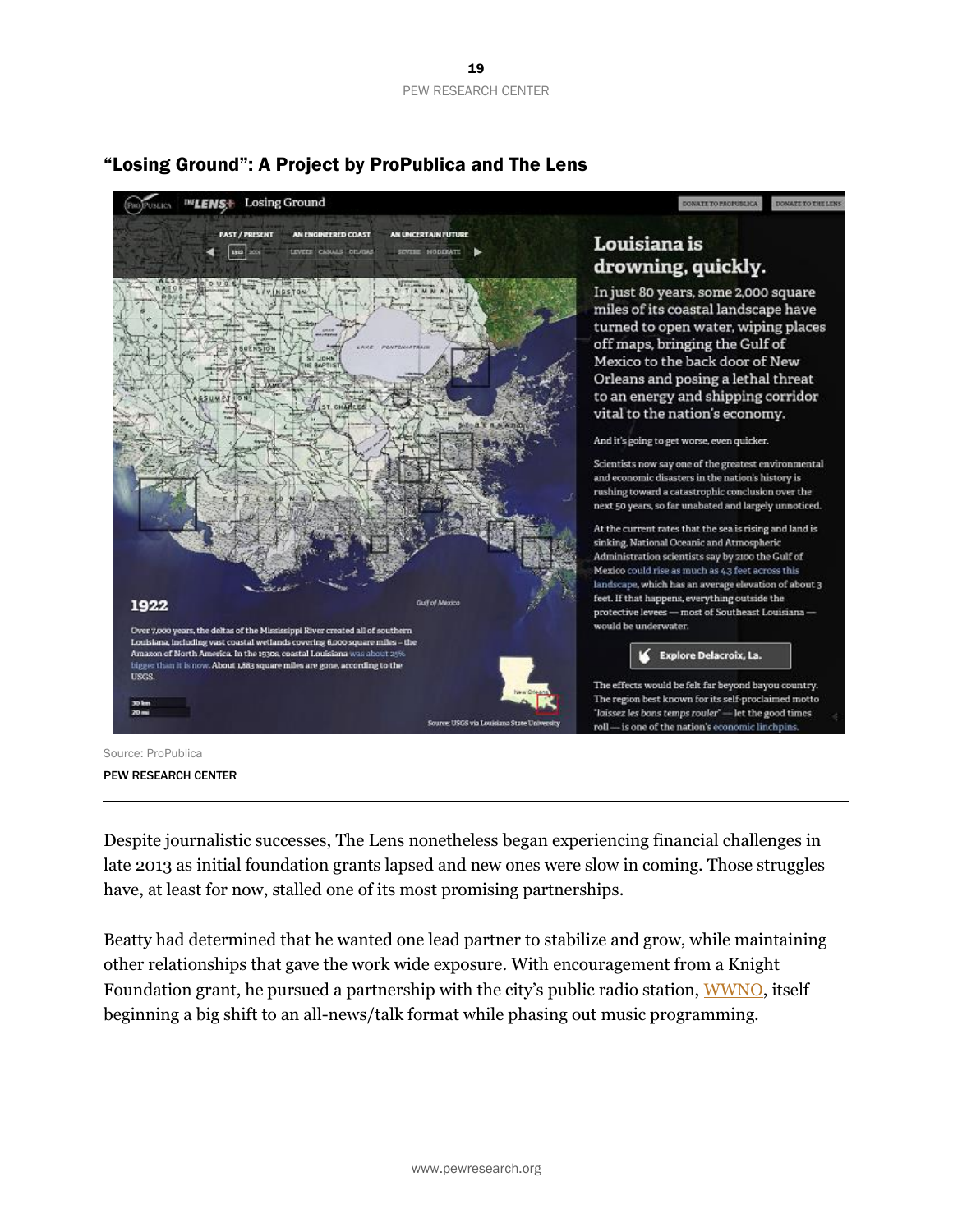Beatty and his counterpart at the station, news director Eve Troeh, agree that both sides have benefitted journalistically. But, the resources are not there to ramp up to a full merger on the model of the Colorado I-News network or the St. Louis Beacon's absorption into St. Louis Public Radio. And without a sense of further ways to grow the partnership, the energy to keep it going waned.

### **A Good Deal Gone Dry**

The partnership ramped up with a Knight grant of \$20,000 to hire a part-time producer to help Lens staff adapt written stories to radio. "We've learned that doing radio is more than just rewriting your print pieces," Beatty explained. His writers did get better but did not necessarily evolve into outstanding radio presenters. One solution has been to leave the more complicated narration and production to professionals while using Lens writers for so called "two-ways" anchor chats about their stories.

For WWNO, the collaboration, if not perfect radio production, provided a lot of strong content at a time when the station urgently needed it. News director Eve Troeh, formerly a national Marketplace beat reporter for NPR, came aboard in April 2013 tasked with building a news department from scratch. It was not until fall of 2014 that she was able to hire a second reporter.

The Lens, she said, has contributed a steady stream of reports in the adapted-to-radio format along with "lots of information we could use to flesh out and report general news." A WWNO series on standardized testing "built on Lens reporting as a starting point." And the partners produced a segment on the continuing aftermath of the B.P. oil spill and gulf pollution that aired nationally on NPR's Weekend Edition.

Some bumps remained, Troeh said, in fusing print and radio news cultures. But the arrangement stalled out essentially for financial reasons. Both entities were relying on national foundation grants, drawn by the well-publicized cutbacks at The Times Picayune as it switched to an onlinefirst strategy and stopped publishing a print edition several days of the week. And several of those grants were expiring.

That left the two competing for some of the same sources of funding. And Troeh was in the awkward spot of being asked to spend more to build the partnership while the operation she was tasked with developing was barely getting its own legs. In the summer of 2014, the two concluded that due in large part to finances, the momentum for a deeper collaboration or a merger wasn't there—though both she and Beatty consider this more a hiatus than a split.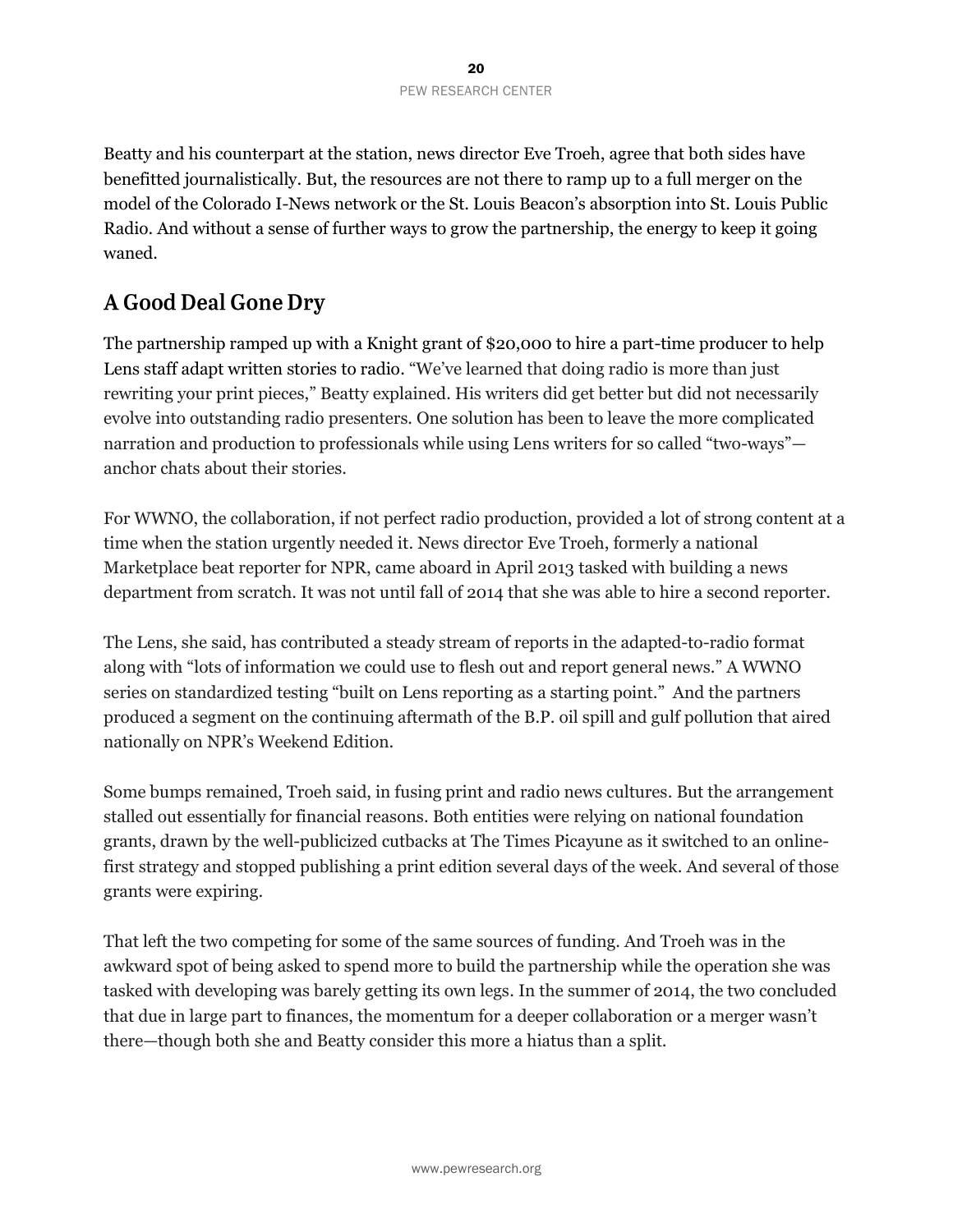The Lens was forced to lay off one of its reporters early in 2014 and had to discontinue, for now, a commitment to covering every meeting every month of charter school boards with a network of freelancers. In fall of 2014, managing editor Steve Myers accepted a visiting professional position at Texas Christian University in Fort Worth, dropping down to a part-time projects editor at The Lens. Co-founder and staff writer Karen Gadbois has temporarily suspended her blog to help Beatty focus on business issues.

Even with the reductions, The Lens remains formidable journalistically.

The ProPublica collaboration, published this September, is a marker of that. The national investigative site brought a capacity for mapping and aerial photos to present the story of more than a century of erosion in a format that was mainly visual rather than traditional text. The Lens contributed star reporter Bob Marshall, who had a hand in two Pulitzers as a wildlife writer and sports columnist at The Times-Picayune, before leaving at the time of the digital switch. By his own account, Marshall had been tracking the disappearance of coastal lands for four decades. The Lens has also been able to coordinate a series of local forum events to extend the reach of the project.

But the biggest yet in a series of editorial successes unfortunately doesn't equate to financial stability. Beatty said that his current annual budget mix is \$500,000 in national foundation support, \$175,000 from local foundations and \$60,000 from individual donors. He hopes to build the individual donor base, attract \$100,000 in new underwriting and sponsorships and sell content to partners. "We've reached a point in our development in which we can no longer afford to give it away to everyone," he said.

The Lens has defined a clear mission: "to engage and empower the residents of New Orleans and the Gulf Coast by providing the information and analysis necessary to advocate for more accountable and just governance."

Just as this report was going to press, Beatty said that he has made progress on several fronts. The Advocate is now paying for Lens stories and the Hechinger Institute, an education nonprofit based in New York, is paying to use its charter school coverage. Beatty also said that he expects a large national foundation grant to underwrite operations. So the prospects for sustainability have brightened in recent months, but The Lens, like many a maturing non-profit, still faces a big challenge to find a stream of money to match its journalistic opportunity. Partnerships will be integral to that effort, but right now the details remain to be determined.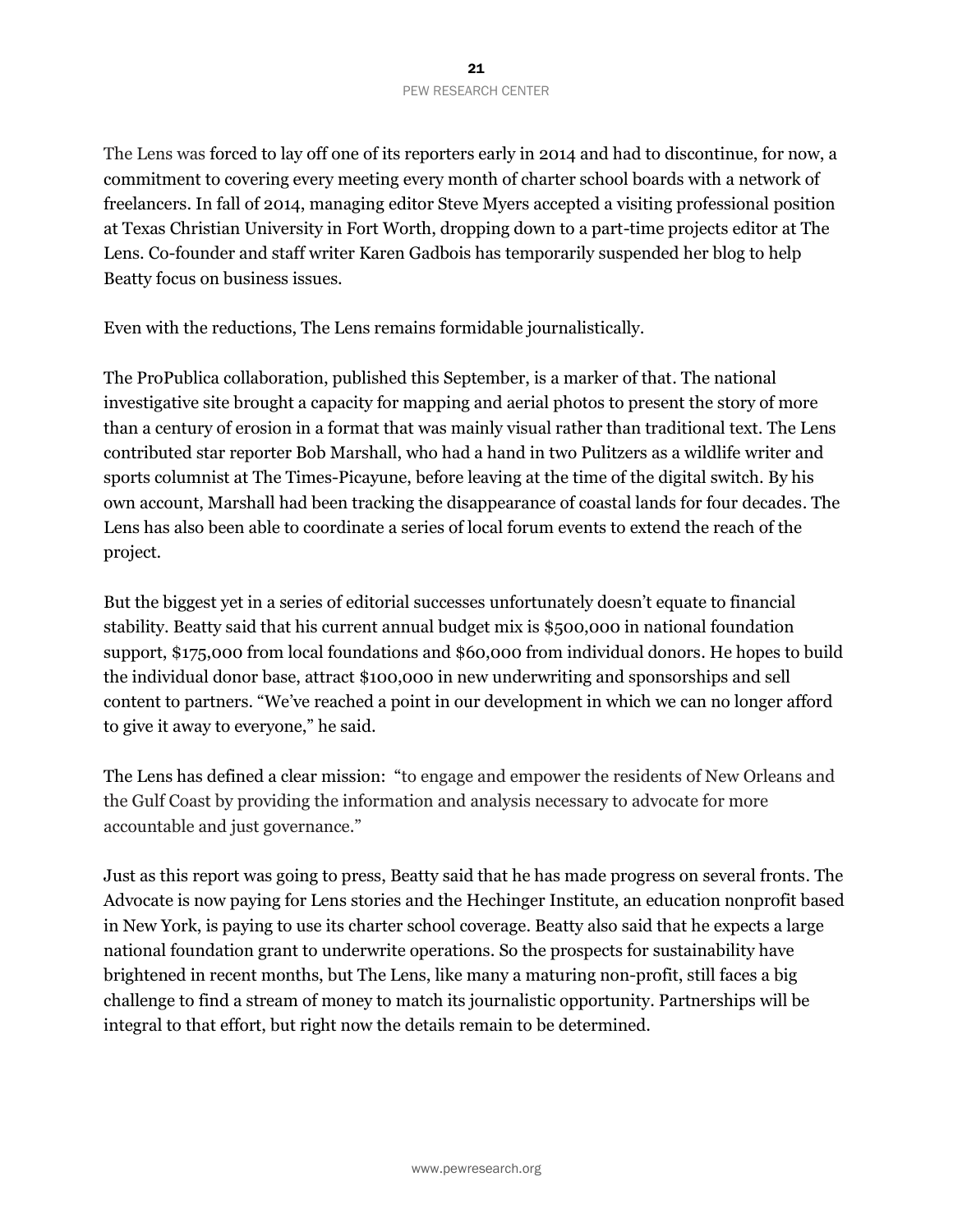# The Toronto Star and El Nuevo Herald Investigation

What common interest in an investigative project could Miami's [El Nuevo Herald](http://www.elnuevoherald.com/) and th[e Toronto Star,](http://www.thestar.com/) separated by thousands of miles and a national border, possibly have? The particulars of the story they did together provide the answer – and may also serve as a model of sorts for ad hoc collaborations.

The Star, working outward from a single court case in late 2012, had a lead that numbers of convicted Canadian sex offenders were making regular sex tourism trips to Cuba for encounters with child prostitutes. The route was well-known in the pedophile community but otherwise secret.

Records research took the investigation part of the way there, establishing that Canadian border security officials had no access to a registry of sex offenders, thus allowing the sex tourists to come and go repeatedly without challenge.

Filling in on-the-scene details would be much harder for Star reporters, who were not fluent in Spanish and had no experience making their way around the

|                   | The Toronto Star and El Nuevo Herald                                                                                            |
|-------------------|---------------------------------------------------------------------------------------------------------------------------------|
|                   | Toronto, Canada                                                                                                                 |
|                   | Miami, FL                                                                                                                       |
| The Players:      | Two large newspapers in Toronto and<br>Miami                                                                                    |
| The Deal:         | El Nuevo Herald lent its Spanish<br>language skills and experience in<br>reporting information about Cuba. No<br>money involved |
| Duration:         | A one-time collaboration for coverage<br>of a specific issue                                                                    |
|                   | Challenges: Coordination across national borders                                                                                |
| Keys to Success:  | El Nuevo Herald's connection to the<br>area, including its language; mutual<br>interest in the story; openness to joint<br>work |
| Success Measures: | Led to legal reforms in both Canada<br>and Cuba regarding child abuse                                                           |

unfamiliar streets of Havana. Extensive Cuban government restrictions on reporting posed a further challenge.

Enter the Miami-based El Nuevo Herald with decades of experience mining news from Cuba and a senior reporter who could find his way to the most sensitive of information.

At the Star's initiative, a partnership formed. The resulting story was both shocking and actionable. The Star and El Nuevo Herald reporters observed a troubling scene in a run-down area of Havana where men in Maple Leafs and Blue Jays gear were roaming and looking for action in bars and brothels.

The [project,](http://www.thestar.com/news/investigations/childsextourism.html) published in March 2013, led to reforms in both Canada and Cuba. Canada has passed much stronger laws making the records of child predators available to border authorities and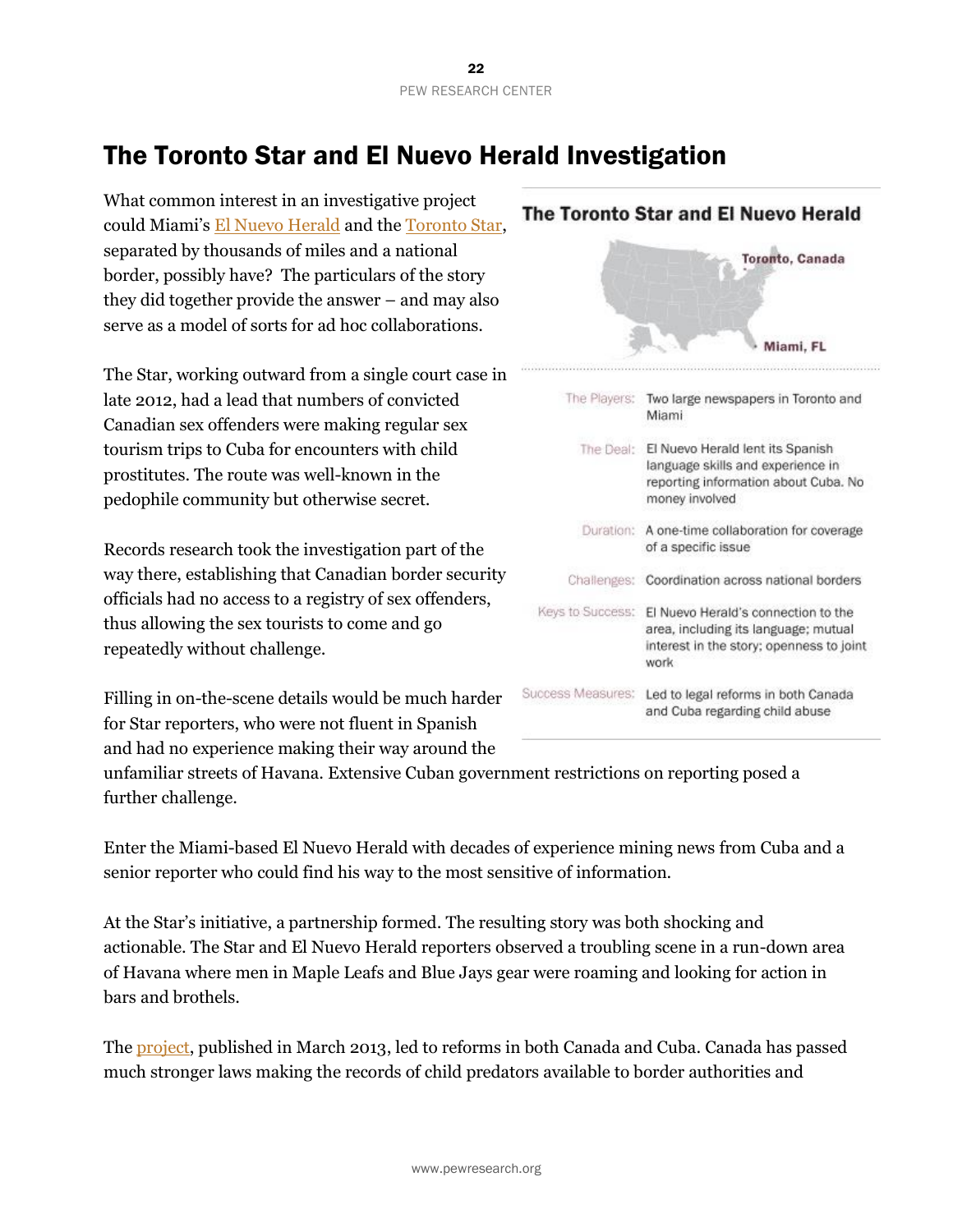shutting down at least some of the most frequent tourists. Embarrassed Cuban authorities acted to clean up the neighborhood, scattering, if not fully dismantling the trade. The joint investigation won a top prize from Beyond Borders ECPAT Canada, a Canadian group that is part of a global

network focused on curbing sexual abuse of children.

Brokering the deal might sound as easy as picking up the phone – but that's not exactly how it happened.

Rob Cribb, chief of the Star's high-profile investigative unit, and Manny Garcia, then editor of El Nuevo Herald, went way back. Both had long been active in [Investigative](http://www.ire.org/about/)  [Reporters and Editors,](http://www.ire.org/about/) Inc. (IRE), an organization dedicated to improving the quality of investigative reporting, having spent time together on the IRE board.

So trust and a shared zeal for investigations were already established. Garcia recalls that he began by sending ace Cuba reporter Juan Tamayo to "hang out for a week in

### Story by Toronto Star and El Nuevo Herald Staff

### Canadians are major customers in Cuba's child sex market

Canada is lax when it comes to stopping its sex offenders from going to Cuba and preying on underage prostitutes.



Most tourists are drawn to Cuba by the sand, the sunshine, and the culture. But a few tourists including some Canadians - are drawn by something far darker.

By: Robert Cribb Jennifer Quinn, Julian Sher Toronto Star, and Juan Tamayo El Nuevo Herald, Published on Sat Mar 16 2013

Source: The Toronto Star PEW RESEARCH CENTER

Toronto," getting to know Cribb's operation and how the investigative project was shaping up. Later Cribb, Tamayo and a photographer spent a week in Havana for the on-the-ground portion of the reporting.

The two parties covered their own expenses, and there was no pressure to monitor or equalize costs as the project developed. While the findings were arguably of bigger benefit to the Star, Garcia disagrees. "For us, anything important we can find out and print about what's happening in Cuba is a top story. It's like the Star covering the NHL."